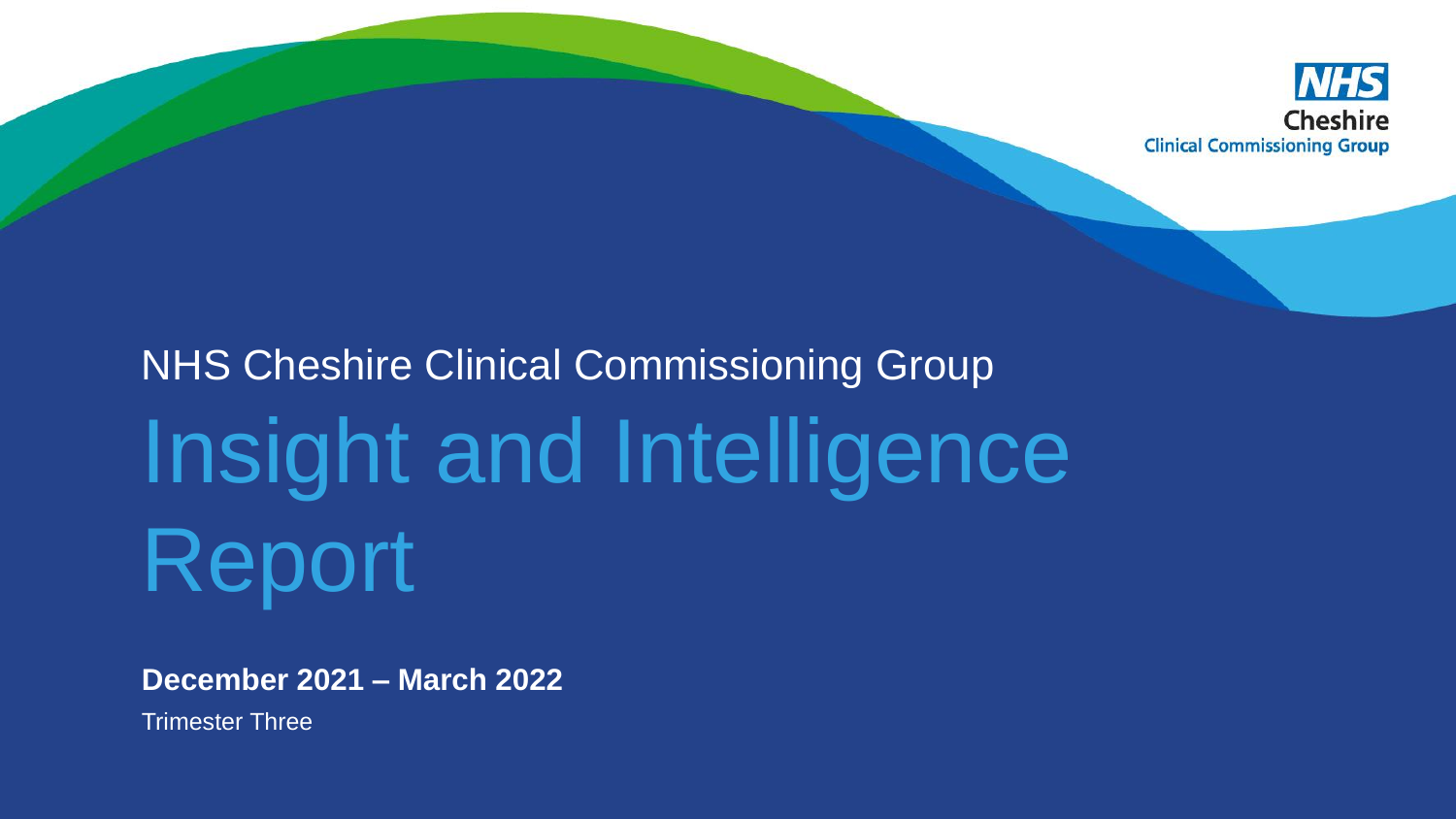# **Introduction**

We recognise how important it is for us to be open and transparent about how the feedback we receive informs our planning and decision making.

We need to ensure that public, patient and carer voices are at the centre of our local healthcare services, from planning to delivery. Every level of the commissioning system should be informed by listening to those who use and care about our services.

It's essential that we embed the residents' voice in the commissioning cycle and strengthen our ability to demonstrate the Impact that feedback has on our work.

In closing the loop you'll see examples of:

**You said, we did:** where collectively we have acted on the feedback and insight from our residents and used this to inform the way in which we commission services for the people of Cheshire

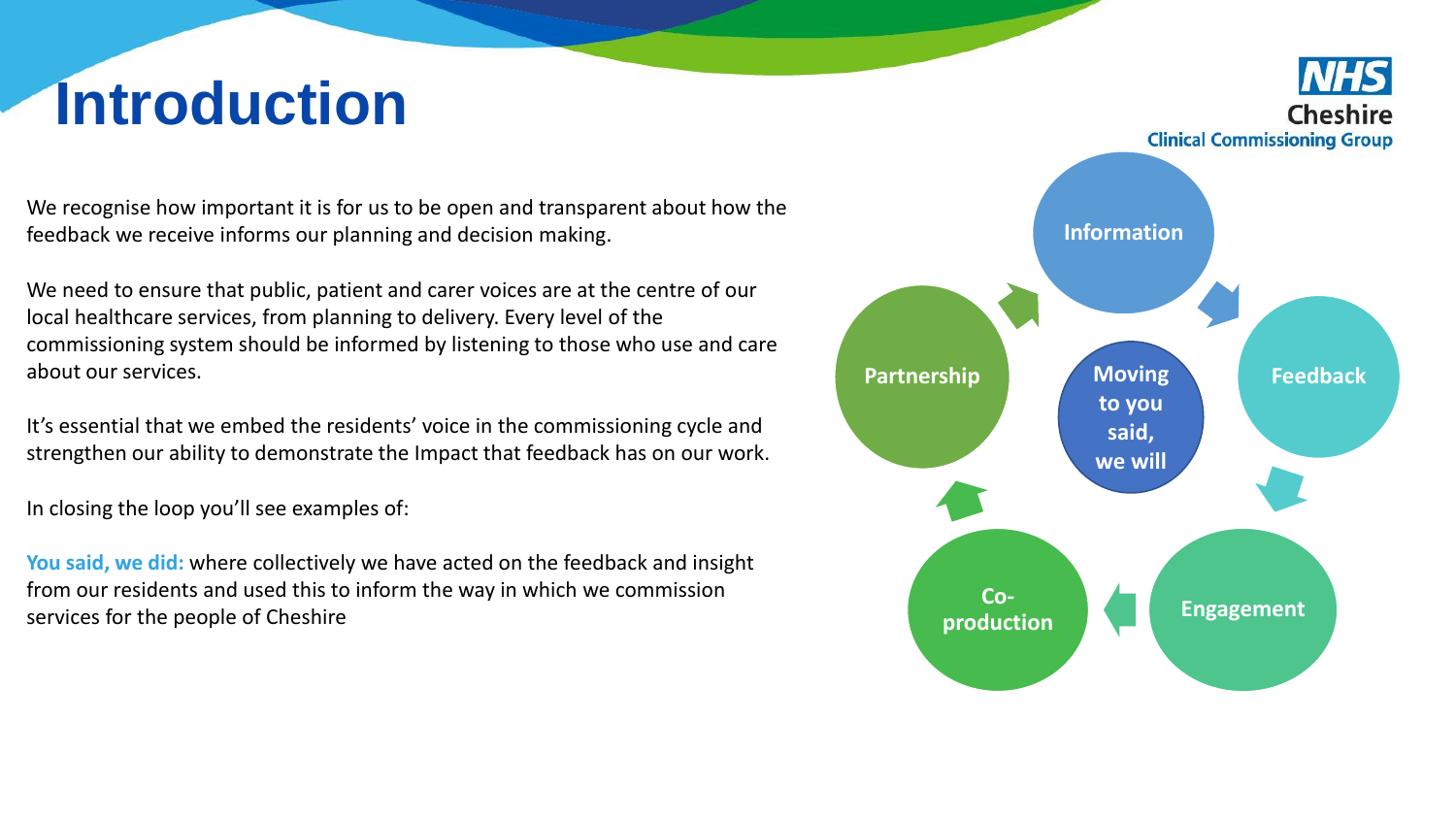# <span id="page-2-0"></span>**How to use this report**

You'll see that we have collated and triangulated our collective data and split by local provider as well as against CCG programmes

Each of the sections contains information taken from the range of data sources on this page and towards the end of the report.

The information provided in the report aims to give a high level overview of feedback to consider alongside our local data with a view to reviewing the full data set should this be needed.

The majority of the data is qualitative and has been displayed as a series of comments and personal experiences. For ease you can follow the links below to take you to each programme area:

# [Primary Care](#page-6-0)

**[Pharmacy](#page-14-0)** [Strong Start](#page-17-0) [Thriving, surviving and prevention](#page-24-0) [Mental Health, Learning Disabilities and autism](#page-27-0) [Living well for longer](#page-29-0)  Urgent Care [Communications and Engagement](#page-32-0)

The data for this report Is taken from the following sources, with hyperlinks (where applicable) to the original and full data sets.

# **NHS Cheshire CCG**

[Patient Experience Team data 1st November 2021](https://westcheshireway.glasscubes.com/share/s/ns6u1432jktrqdnk37kjebtsk9) – 28<sup>th</sup> February 2022 Pathways – feedback from Eastern European Champions

## **Healthwatch Cheshire**

Healthwatch Across Cheshire Sept – [Nov 2021 Cheshire East Communities](https://healthwatchcheshireeast.org.uk/wp-content/uploads/2022/02/Healthwatch-Across-Cheshire-Report-Sep-Nov-2021-Cheshire-East-Care-Communities.pdf) Healthwatch Across Cheshire Sept – [Nov 2021 Cheshire West & Chester Communities](https://healthwatchcwac.org.uk/wp-content/uploads/2022/02/Healthwatch-Across-Cheshire-Report-Sep-Nov-2021-CWaC-Care-Communities.pdf)

Healthwatch Cheshire have also published a report which includes feedback and queries received around NHS dentistry. As this service is commissioned by NHS England and not the CCG, the breakdown of feedback has not been added to this [Insight and Intelligence report. A copy of the report can still be accessed by clicking](https://healthwatchcheshireeast.org.uk/wp-content/uploads/2022/01/Dental-queries-received-by-Healthwatch-Cheshire-April-December-2021.pdf)  this link

### **Central Cheshire Maternity Voice Partnership**

[Parent Feedback Report](https://westcheshireway.glasscubes.com/share/s/6vg8ntaa2972b2qct9gqfidbl9) – July 2021 – November 2021 [Parent Feedback Report](https://westcheshireway.glasscubes.com/share/s/uj90o5ge7p3q5rafmcmgou8h7j) – November 2021 – February 2022

### **Care Opinion Website**

[https://www.careopinion.org.uk](https://www.careopinion.org.uk/)

# **Care Quality Commission (CQC)**

CQC report January 2022 – [GP Practice Ellesmere Port](https://api.cqc.org.uk/public/v1/reports/6d5168b9-c0e8-483e-a0bf-38d85db7a30c?20220110100036) [Maternity services survey 2021](http://www.cqc.org.uk/maternitysurvey)

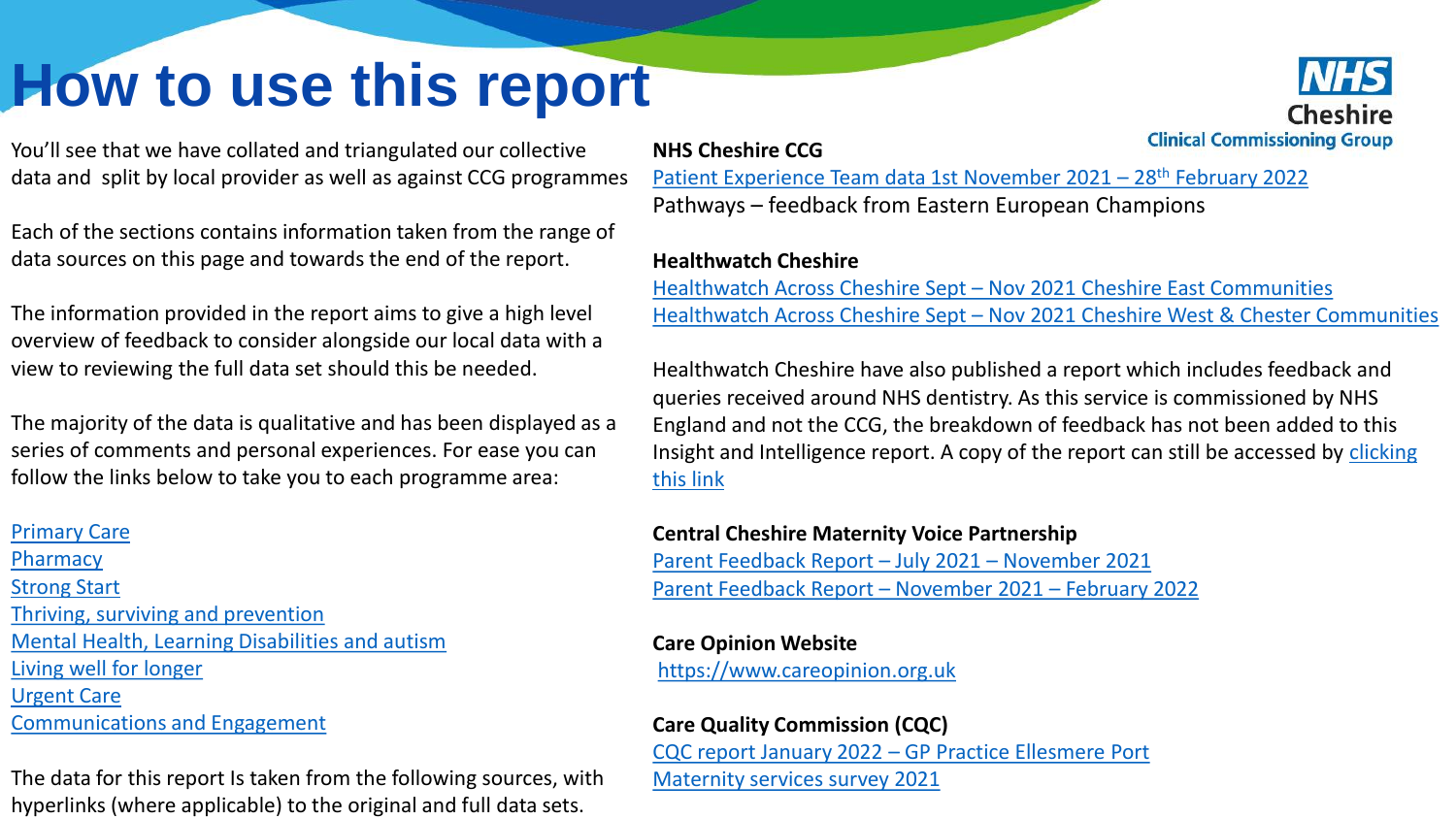# **Closing the loop**

**It's here that we share with you the impact the engagement and involvement of our residents has had on our commissioning and the way we have used this to ensure people in Cheshire receive the best possible care. These examples show how the health and care system is working together for the benefits of our residents.** 

Cheshire **Clinical Commissioning Group** 

> Development of a new service model

| You said                                                                                                                                        | <b>THOUGH</b><br>We will / We did                                                                                                                                                                                                                                                                                                                                                                                                                                                                                                                                                                                                                                                                                                     |
|-------------------------------------------------------------------------------------------------------------------------------------------------|---------------------------------------------------------------------------------------------------------------------------------------------------------------------------------------------------------------------------------------------------------------------------------------------------------------------------------------------------------------------------------------------------------------------------------------------------------------------------------------------------------------------------------------------------------------------------------------------------------------------------------------------------------------------------------------------------------------------------------------|
| It was very difficult not being able to visit our friends<br>and family in care homes due to COVID                                              | The Living Well for Longer (LWFL) Team linked with the NHS & provided iPads to care homes in<br>Cheshire which are for connecting with health and care services but also help increase the virtual<br>connections with family and friends, however we understand that this does not replace face to face<br>contact.<br>For the future<br>The LWFL Team are managing the national Ageing Well funding and the investment to deliver the<br>Enhanced Health in Care Homes Framework. In 2022/23 we are investing in additional technology<br>to enable more links with family and friends and the community. This technology will also support<br>activities in the care home including reminiscence therapy for people with Dementia. |
| There are many challenges for care home staff right<br>now including visiting restrictions, staff testing,<br>sickness, and COVID-19 outbreaks. | The LWFL Team have worked with both Councils in Cheshire in providing a range of support and<br>equipment to help the care home staff identify when residents are becoming unwell and get the<br>care quickly. These include: pulse oximeters, blood pressure monitors, RESTORE2 tools for managing<br>deterioration. We are also working with the Medicines Optimisation in Care Homes Team (MOCH<br>Team) to set up proxy ordering for medications directly between care homes, GPs and pharmacies.<br>This reduces errors in medication and provides quicker dispensing, freeing up resources.                                                                                                                                     |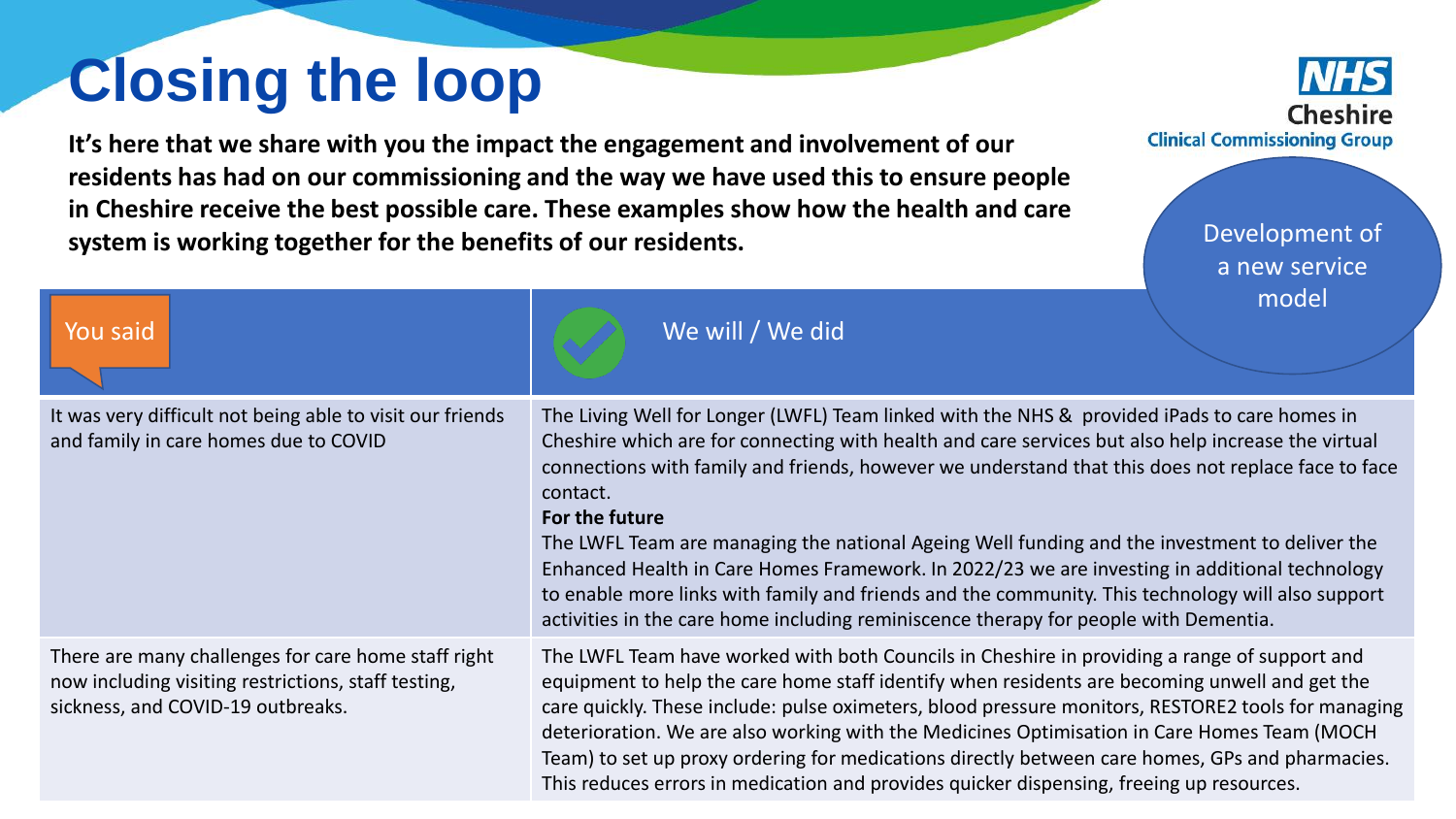# **Closing the loop**

# **You said, we did**

**It's here that we share with you the impact the engagement and involvement of our residents has had on our commissioning and the way we have used this to ensure people In Cheshire receive the best possible care** 

You are sometimes confused by what services are available and what people should do when they require emergency care A campaign was launched across Cheshire to promote the different services and options available for everyone including NHS111, self care and what local community pharmacies can provide. You want further more support for people with eating disorders The CCG are currently working with CWP to develop a comprehensive understanding of demand and capacity for this service in recognition that COVID has impacted on referral trends. This has been identified as a priority area for 2022/23 You want to improve the access to early support to children and families who need help Mental Health Support teams are now established in a number of both Primary and Secondary Schools across Cheshire. We are also developing a revised Getting Help Specification to support local third sector organisations across Cheshire who support our children and younger people to get help. You said  $\begin{array}{ccc} \text{You said} \end{array}$ 

**Clinical Commissioning Group** 

Prevention and health **Inequalities**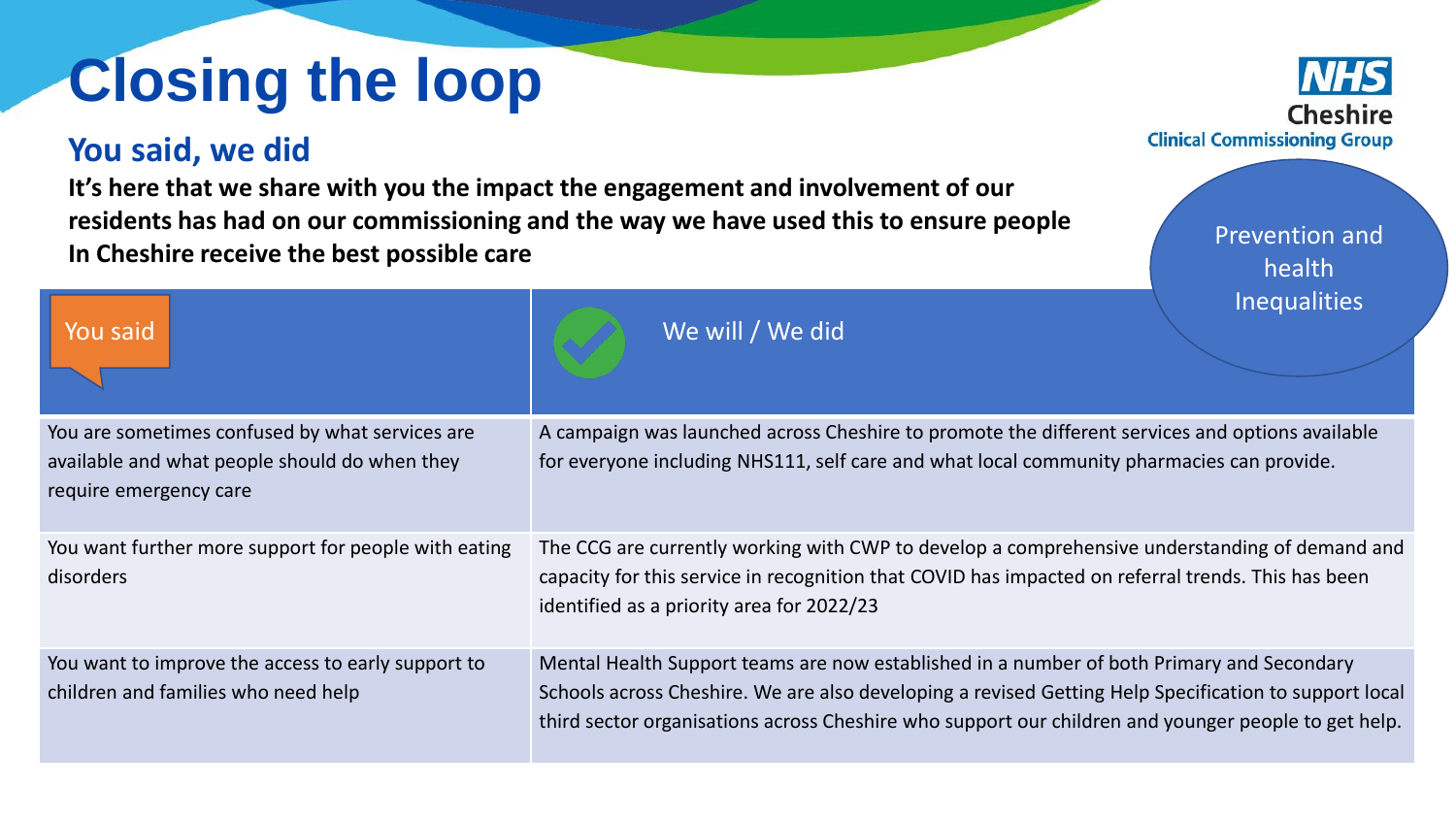# **Closing the loop**

# **You said, we did**

**It's here that we share with you the impact the engagement and involvement of our residents has had on our commissioning and the way we have used this to ensure people In Cheshire receive the best possible care** 

You would like to see improved access to Primary Care services Extra healthcare professionals have been recruited across GP practices in Cheshire meaning that people can be seen by the right person to meet their needs in the best way. The additional roles include Clinical Pharmacists, Social Prescribers, First Contact Physiotherapists and General Practice Nurses. You would like to see more suitable services offered for Mental Health care Two new crisis café have been launched in East Cheshire in both Crewe and Macclesfield meaning that there is now crisis café coverage in both East Cheshire and West Cheshire. The CCG has also recently reviewed the provision of mental health and wellbeing grants. There are number of new projects across Cheshire which will support people facing health inequalities in poorer areas, or vulnerable groups who face particular challenges. We have also expanded our existing third sector offer for Children and families across Cheshire to provide webinars for parents, sleep sessions and anxiety management support, following feedback from people who use those services. There is work underway to improve services for people with more complex needs and to develop the workforce required for the future in order that we can expand services to meet levels of need. You said  $\begin{array}{ccc} \text{You said} \end{array}$ 

**Clinical Commissioning Group** 

Improving the quality of care and outcomes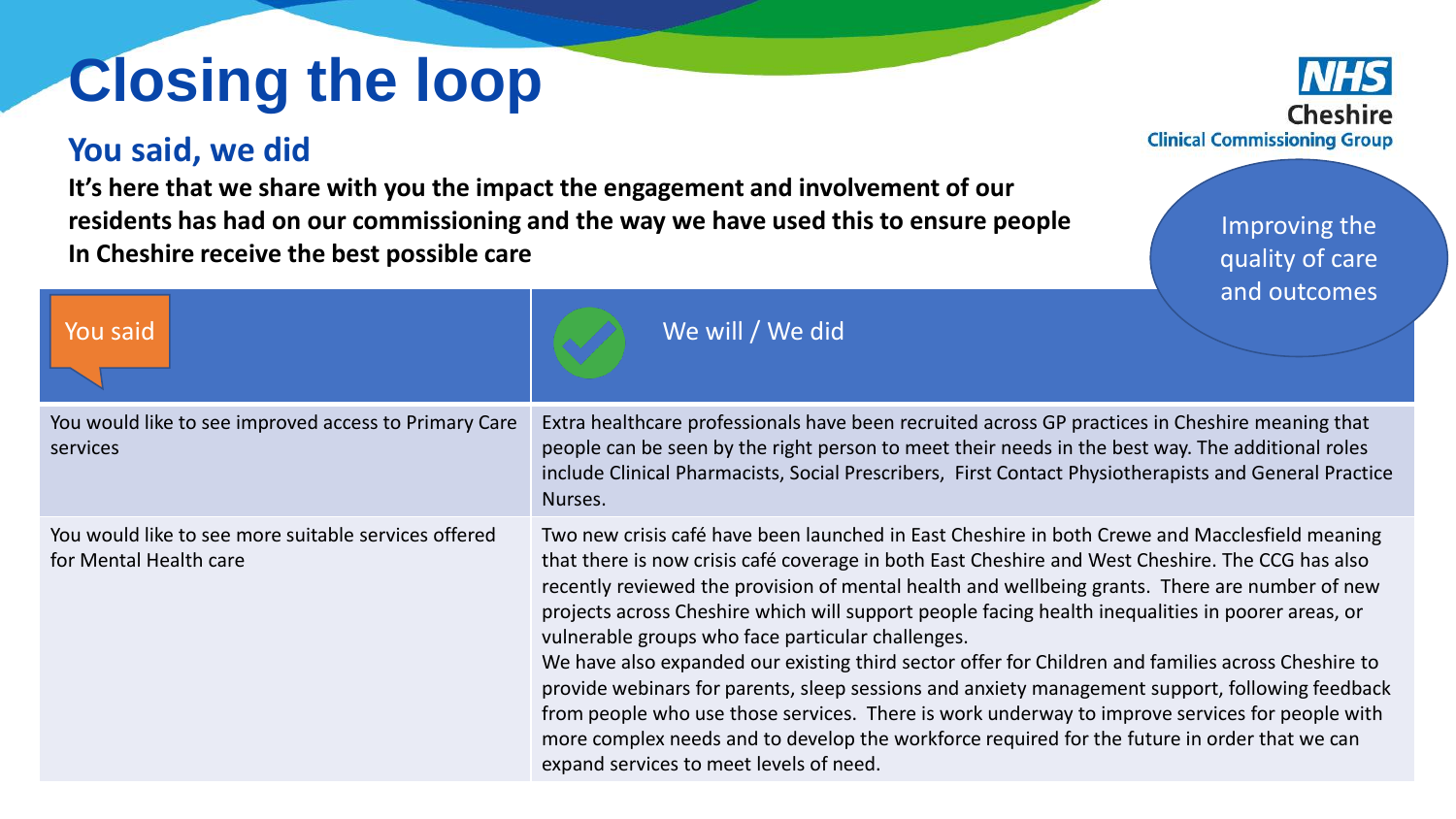<span id="page-6-0"></span>

|                                                                                                                                                                                                                                                                   |                                                                             |                     | <b>PRIMARY</b> |
|-------------------------------------------------------------------------------------------------------------------------------------------------------------------------------------------------------------------------------------------------------------------|-----------------------------------------------------------------------------|---------------------|----------------|
| <b>Feedback</b>                                                                                                                                                                                                                                                   | <b>Data source</b>                                                          | <b>Provider</b>     | <b>CARE</b>    |
| I have been told they will not be doing the booster and not told how to organise<br>this. I wish we could have face-to-face appointments again.                                                                                                                   | Healthwatch Across Cheshire Sept - Nov<br>21 Cheshire East Care Communities | <b>Primary Care</b> |                |
| The communication with the GP practice is very good. If I call at 8 am I can<br>always get an appointment and the receptionists are professional,<br>knowledgeable and always treat me with respect and give me privacy. Their<br>online service is also amazing. | Healthwatch Across Cheshire Sept - Nov<br>21 Cheshire East Care Communities | <b>Primary Care</b> |                |
| The nurse practitioner made me feel humiliated and inferior, I am a nurse in a<br>hospital in Manchester myself. She did not treat me humanly and I am now very<br>reluctant to contact the practice, in fact I don't think I will go back.                       | Healthwatch Across Cheshire Sept - Nov<br>21 Cheshire East Care Communities | <b>Primary Care</b> |                |
| I have friends who can't get an appointment to see their GP and have been<br>asked to use Zoom but they don't understand how it work.                                                                                                                             | Healthwatch Across Cheshire Sept - Nov<br>21 Cheshire East Care Communities | <b>Primary Care</b> |                |
| I would like to see a doctor face-to-face. I ring up and I can't get any<br>appointments for my fortnightly injections I normally get for managing anxiety. I<br>have to wait which is therefore making my anxiety worse.                                         | Healthwatch Across Cheshire Sept - Nov<br>21 Cheshire East Care Communities | <b>Primary Care</b> |                |
| I can't get a face-to-face appointment. When I use the press 5 function to get a<br>call back I only seem to get given phone consultations.                                                                                                                       | Healthwatch Across Cheshire Sept - Nov<br>21 Cheshire East Care Communities | <b>Primary Care</b> |                |
| Try to make an appointment on the phone, you can wait for three-quarters of<br>an hour to get through to speak to the receptionist. Not all of us are online but<br>find phone calls are lengthy and cost a lot of money we can ill afford.                       | Healthwatch Across Cheshire Sept - Nov<br>21 Cheshire East Care Communities | <b>Primary Care</b> |                |
| I have had an ongoing problem with my leg and have had a consultation on the<br>phone with a GP but I feel as though he didn't believe me and it was very<br>upsetting.                                                                                           | Healthwatch Across Cheshire Sept - Nov<br>21 Cheshire East Care Communities | <b>Primary Care</b> |                |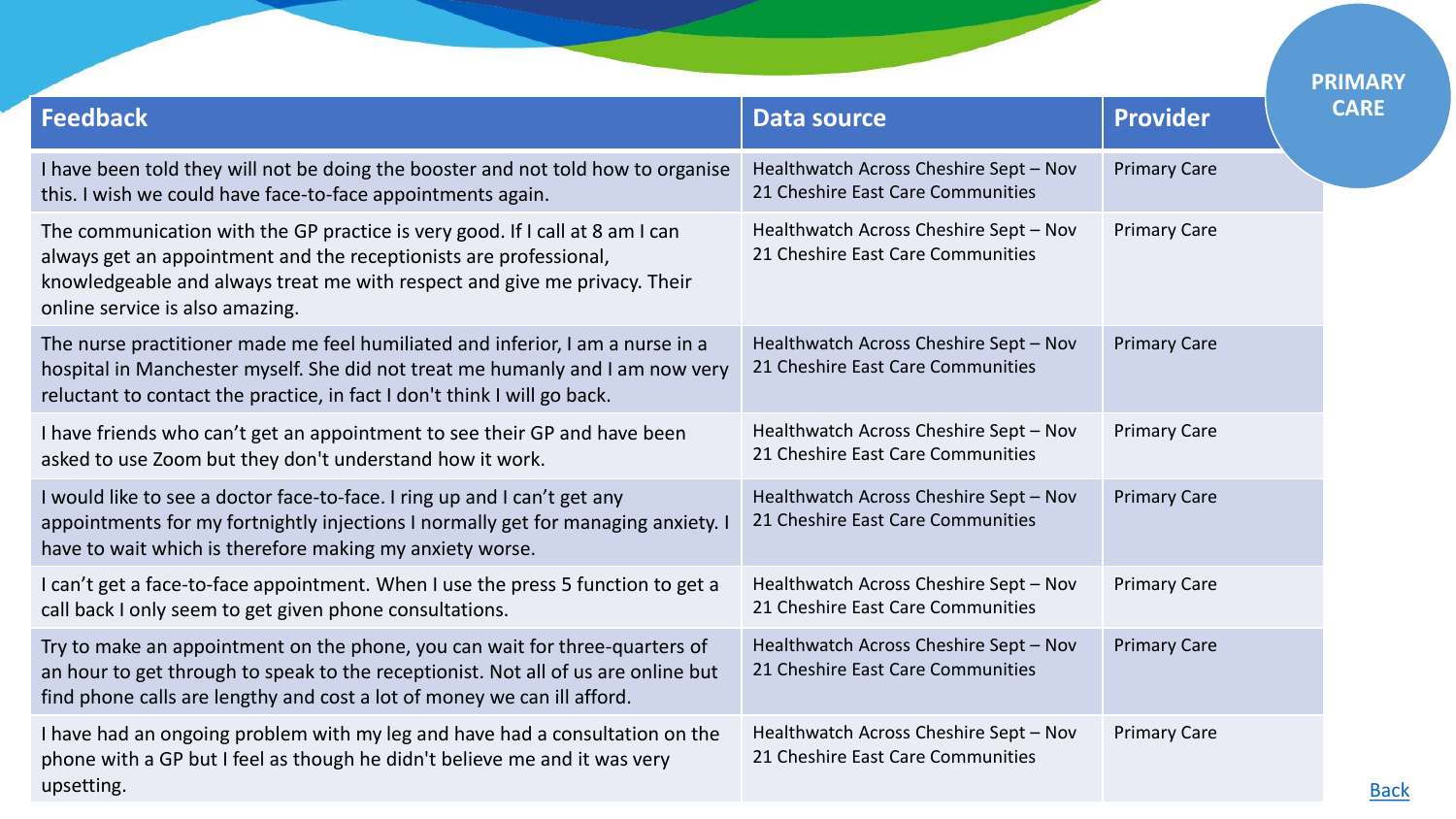| <b>Feedback</b>                                                                                                                                                                                                                                                                                                                              | <b>Data source</b>                                                          | <b>Provider</b>     | <b>PRIMARY</b><br><b>CARE</b> |
|----------------------------------------------------------------------------------------------------------------------------------------------------------------------------------------------------------------------------------------------------------------------------------------------------------------------------------------------|-----------------------------------------------------------------------------|---------------------|-------------------------------|
| The computer system is very good for simple questions and ordering<br>medication but sometimes with more complicated issues a real conversation is<br>needed. I also worry that when I die how will my husband cope, he has no IT<br>skills and doesn't want to learn. How would he book an appointment and then<br>get to the appointments? | Healthwatch Across Cheshire Sept - Nov<br>21 Cheshire East Care Communities | <b>Primary Care</b> |                               |
| The service from the GP is fab. I think the phone consultations are fab. I feel<br>more satisfied after being able to have a phone call. They did offer me a face-<br>to-face following this for more in-depth care.                                                                                                                         | Healthwatch Across Cheshire Sept - Nov<br>21 Cheshire East Care Communities | <b>Primary Care</b> |                               |
| I have been unwell for a year now and it took me ages to get past reception<br>and when I did, they would only offer me a nurse triage appointment but I<br>wanted to see a GP so I am paying to see a consultant. I went for my routine<br>appointment with the diabetic nurse and they gave me my flu jab then which<br>was brilliant.     | Healthwatch Across Cheshire Sept - Nov<br>21 Cheshire East Care Communities | <b>Primary Care</b> |                               |
| The front desk staff are uncooperative and I don't feel comfortable telling them<br>what's wrong with me. There is 6 minutes of recorded rubbish and just way too<br>much information.                                                                                                                                                       | Healthwatch Across Cheshire Sept - Nov<br>21 Cheshire East Care Communities | <b>Primary Care</b> |                               |
| It is a real challenge to get an appointment on Monday morning but if you are<br>polite to them, they will be polite back.                                                                                                                                                                                                                   | Healthwatch Across Cheshire Sept - Nov<br>21 Cheshire East Care Communities | <b>Primary Care</b> |                               |
| Tried to see a GP about an ear infection. No GP available saw a clinician who<br>gave me a note to go to A&E. 2 hour wait then given antibiotics. The GP could<br>have done this in 5 minutes.                                                                                                                                               | Healthwatch Across Cheshire Sept - Nov<br>21 Cheshire East Care Communities | <b>Primary Care</b> |                               |
| Tried to see a GP about an ear infection. No GP available saw a clinician who<br>gave me a note to go to A&E. 2 hour wait then given antibiotics. The GP could<br>have done this in 5 minutes.                                                                                                                                               | Healthwatch Across Cheshire Sept - Nov<br>21 Cheshire East Care Communities | <b>Primary Care</b> |                               |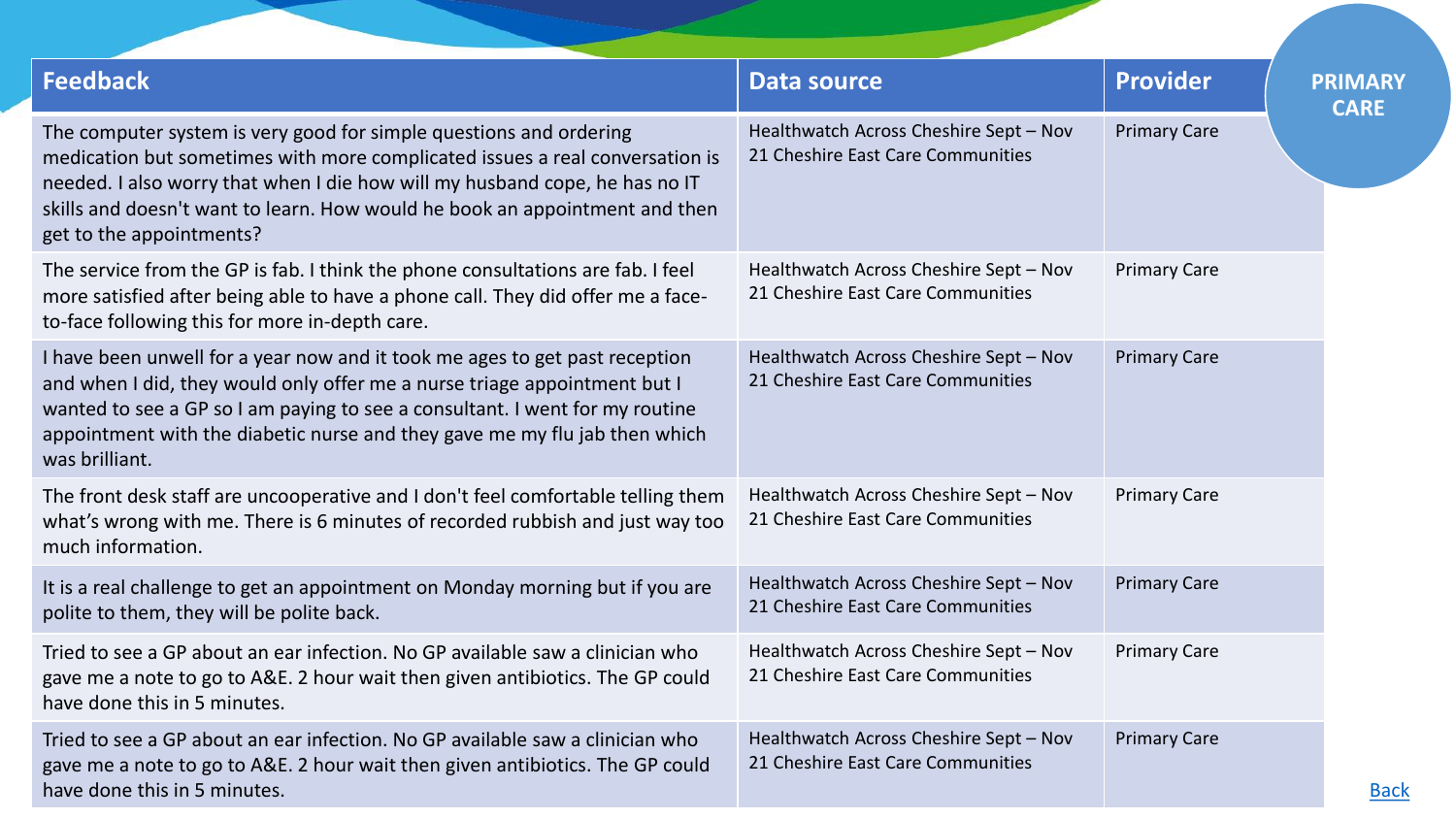| <b>Feedback</b>                                                                                                                                                                                                                                                                                                                                                                                                                               | <b>Data source</b>                                                                           | <b>Provider</b>     | <b>PRIMARY</b> |
|-----------------------------------------------------------------------------------------------------------------------------------------------------------------------------------------------------------------------------------------------------------------------------------------------------------------------------------------------------------------------------------------------------------------------------------------------|----------------------------------------------------------------------------------------------|---------------------|----------------|
| Can't get an appointment, ring at 8.30am and by the tie they answer there are no<br>appointments left. They don't do blood tests at the surgery anymore either. They should<br>be fully open by now and not keep blaming everything on Covid.                                                                                                                                                                                                 | <b>Healthwatch Across Cheshire</b><br>Sept - Nov 21 Cheshire East<br><b>Care Communities</b> | <b>Primary Care</b> | <b>CARE</b>    |
| It can be hard to get through but I don't mind having a telephone appointment with the<br>GP if I need one. Its quicker and much easier for people with mobility problems and I<br>think this type of appointment is fine.                                                                                                                                                                                                                    | <b>Healthwatch Across Cheshire</b><br>Sept - Nov 21 Cheshire East<br><b>Care Communities</b> | <b>Primary Care</b> |                |
| My GPs are fantastic. You can get an appointment easily; they care about you and you<br>can see a GP face to face. They do an excellent job. I've moved into the Crewe area and<br>after speaking to people in the group have decided to stay at Malpas surgery even<br>though it's a distance away as so many people are dissatisfied with their GPs in Crewe. I<br>want to know why a town offers a worse health service than in a village. | <b>Healthwatch Across Cheshire</b><br>Sept - Nov 21 Cheshire East<br><b>Care Communities</b> | <b>Primary Care</b> |                |
| Don't like how you can't get to see a GP if you need to. I don't think telephone<br>appointments are the same at all and you should be able to see a GP if you need to.                                                                                                                                                                                                                                                                       | <b>Healthwatch Across Cheshire</b><br>Sept - Nov 21 Cheshire East<br><b>Care Communities</b> | <b>Primary Care</b> |                |
| I would like to say that my GP practice has been amazing. I've had long term problems<br>with a shoulder injury and have been very well looked after, being referred for<br>physiotherapy and the musculoskeletal service and eventually surgery.                                                                                                                                                                                             | <b>Healthwatch Across Cheshire</b><br>Sept - Nov 21 Cheshire East<br><b>Care Communities</b> | <b>Primary Care</b> |                |
| Husband and wife attend GP Practice and have various health conditions. Have both<br>been able to access their GP throughout the pandemic and currently, and feel it has been<br>a good service overall and that the care they needed has been given.                                                                                                                                                                                         | <b>Healthwatch Across Cheshire</b><br>Sept - Nov 21 Cheshire East<br><b>Care Communities</b> | <b>Primary Care</b> |                |
| I received a text from the GP yesterday asking patients not to make an appointment for<br>the next 2 weeks if at all possible as they are overwhelmed and have staff off having to<br>isolate and Doctors off sick. I think this is very off putting being sent this even if you were<br>not about to make an appointment, as it makes you feel that you can't get medical help if<br>you need it.                                            | <b>Healthwatch Across Cheshire</b><br>Sept - Nov 21 Cheshire East<br><b>Care Communities</b> | <b>Primary Care</b> | <b>Back</b>    |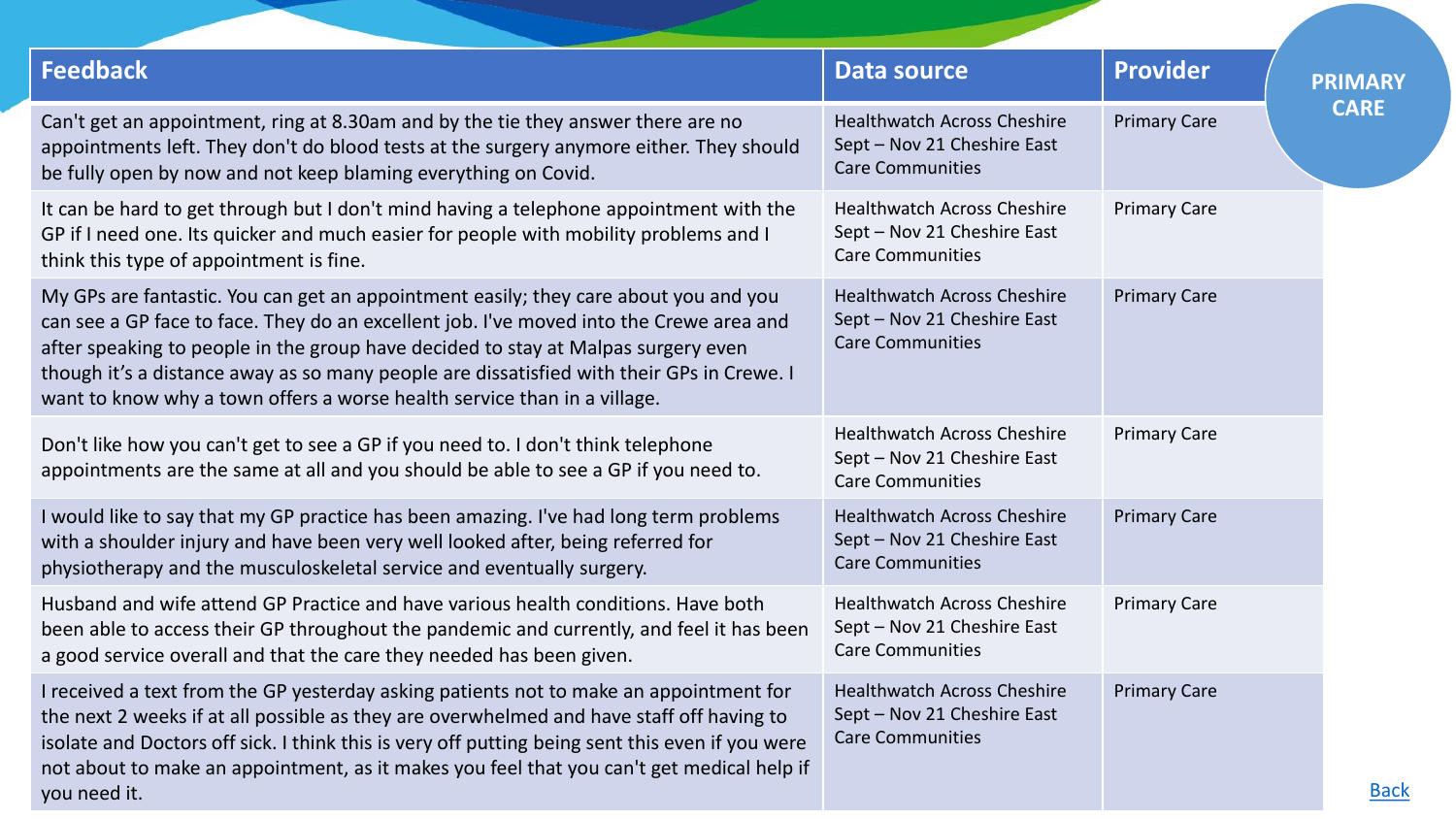| <b>Feedback</b>                                                                                                                                                                                                                                                                   | <b>Data source</b>                                                                                | <b>Provider</b>     | <b>PRIMARY</b> |
|-----------------------------------------------------------------------------------------------------------------------------------------------------------------------------------------------------------------------------------------------------------------------------------|---------------------------------------------------------------------------------------------------|---------------------|----------------|
| It takes 45 minutes on hold to actually speak to a receptionist. I was asked to ring<br>urgently and then it took 45 minutes on hold. The wait on the phone to actually speak to<br>the receptionist is far too long.                                                             | <b>Healthwatch Across Cheshire</b><br>Sept - Nov 21 Cheshire East<br><b>Care Communities</b>      | <b>Primary Care</b> | <b>CARE</b>    |
| No trouble getting an appointment but I'm confused about why some appointments are<br>face to face and others are not. For example, I had a physio appointment virtually. How<br>does that help?                                                                                  | <b>Healthwatch Across Cheshire</b><br>Sept - Nov 21 Cheshire East<br><b>Care Communities</b>      | <b>Primary Care</b> |                |
| I am of no fixed abode, I am registered with GP and I have an email address and can<br>always get an appointment, even during Covid.                                                                                                                                              | <b>Healthwatch Across Cheshire</b><br>Sept - Nov 21 Cheshire East<br><b>Care Communities</b>      | <b>Primary Care</b> |                |
| I had a phone consultation then a face to face where the GP gave me exercises. Nothing<br>has changed, have to have another telephone appointment which I'm sure will lead to<br>another face to face then finally a referral. Such a long unnecessary process.                   | <b>Healthwatch Across Cheshire</b><br>Sept - Nov 21 Cheshire East<br><b>Care Communities</b>      | <b>Primary Care</b> |                |
| I cannot get a face to face doctor's appointment, it takes 20 minutes to speak to<br>someone, then all the appointments have gone.                                                                                                                                                | <b>Healthwatch Across Cheshire</b><br>Sept - Nov 21 Cheshire West<br>and Chester Care Communities | <b>Primary Care</b> |                |
| Asked to photograph a problem, sent it in and was told it's not good enough.<br>Appointment made and the GP took the photo and it was still not good enough. Waste of<br>time.                                                                                                    | <b>Healthwatch Across Cheshire</b><br>Sept - Nov 21 Cheshire West<br>and Chester Care Communities | <b>Primary Care</b> |                |
| Had stomach pains three weeks ago. Spoke to the doctor in the morning - they saw me in<br>person that afternoon and referred me to the Countess of Chester for a colonoscopy.<br>Prompt and excellent service.                                                                    | <b>Healthwatch Across Cheshire</b><br>Sept - Nov 21 Cheshire West<br>and Chester Care Communities | <b>Primary Care</b> |                |
| We spoke to someone who already has skin and prostate cancer - discovered a lump in<br>the stomach. Rang the GP - had to wait one month for an appointment to see a GP. Been<br>told there is a further three months wait for a scan. Is concerned that the cancer has<br>spread. | <b>Healthwatch Across Cheshire</b><br>Sept - Nov 21 Cheshire West<br>and Chester Care Communities | <b>Primary Care</b> |                |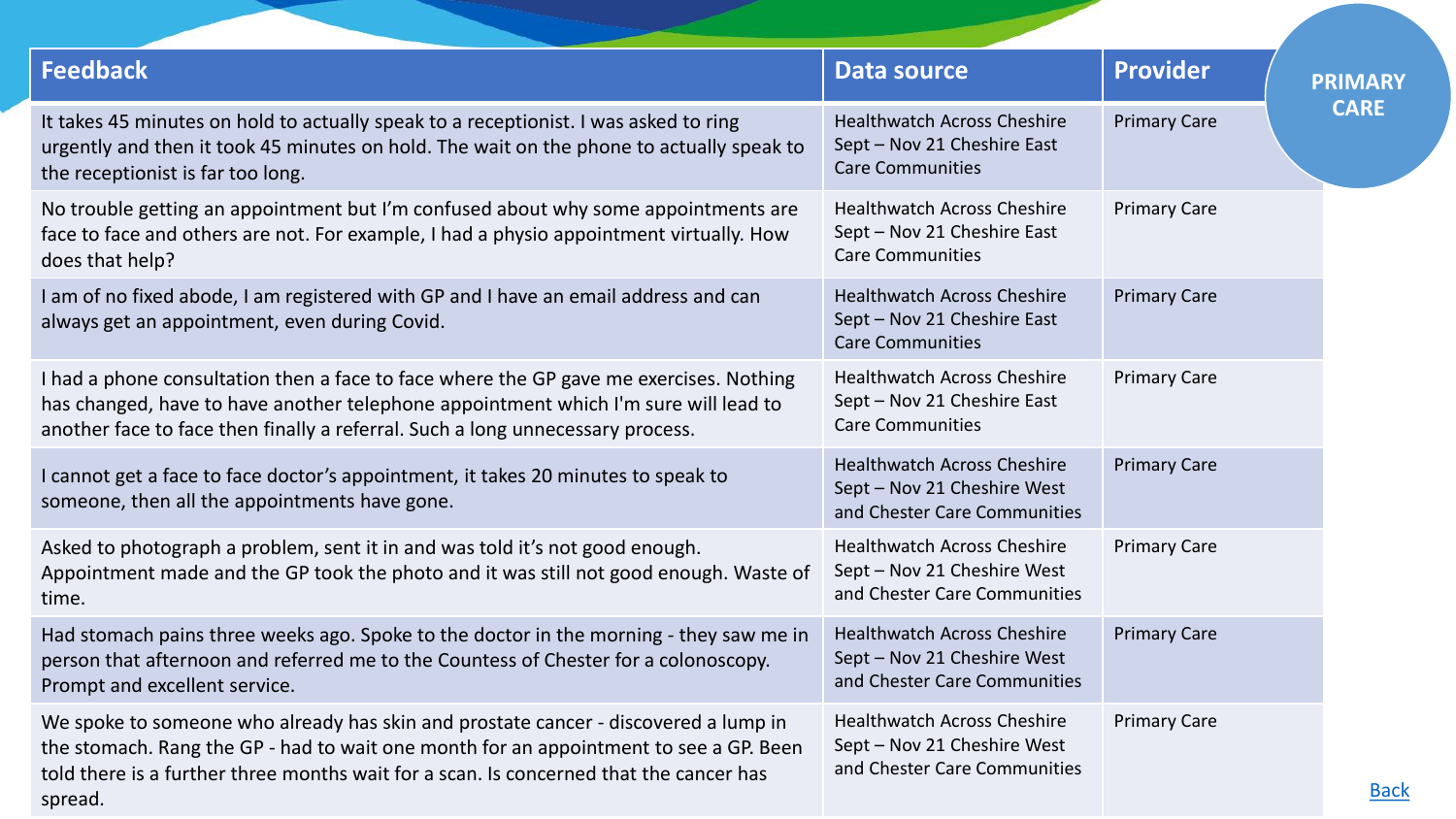| <b>Feedback</b>                                                                                                                                                                                                                                                                                                                                                                                                                                              | <b>Data source</b>                                                                                | <b>Provider</b>     | <b>PRIMARY</b> |
|--------------------------------------------------------------------------------------------------------------------------------------------------------------------------------------------------------------------------------------------------------------------------------------------------------------------------------------------------------------------------------------------------------------------------------------------------------------|---------------------------------------------------------------------------------------------------|---------------------|----------------|
| I used econsult pre-pandemic and it was great. I like having telephone appointments they<br>suit me around my work. The GP is fantastic they are quick to respond when you use<br>econsult.                                                                                                                                                                                                                                                                  | <b>Healthwatch Across Cheshire</b><br>Sept - Nov 21 Cheshire West<br>and Chester Care Communities | <b>Primary Care</b> | <b>CARE</b>    |
| I had to send a picture to my GP of my ears which were infected. I should have been seen<br>face to face as it was a severe infection. I was prescribed antibiotics once the GP saw the<br>pictures.                                                                                                                                                                                                                                                         | <b>Healthwatch Across Cheshire</b><br>Sept - Nov 21 Cheshire West<br>and Chester Care Communities | <b>Primary Care</b> |                |
| My partner was not well; it took forever to get an appointment. He needed to have his<br>blood taken but there were no blood bottles available. I had to keep ringing up the<br>surgery to chase up when the equipment would be available, my partner waited six<br>weeks to have his bloods done.                                                                                                                                                           | <b>Healthwatch Across Cheshire</b><br>Sept - Nov 21 Cheshire West<br>and Chester Care Communities | <b>Primary Care</b> |                |
| It's hard to get to see a doctor face-to-face. I rang the other week and was told I was 76th<br>in the queue. I therefore did the ring back service which I am glad of. I managed to get a<br>face-to-face appointment with a nurse which is good but I don't like ringing the doctors it<br>feels very unapproachable.                                                                                                                                      | <b>Healthwatch Across Cheshire</b><br>Sept - Nov 21 Cheshire West<br>and Chester Care Communities | <b>Primary Care</b> |                |
| One lady told us she had been trying to get through on the phone for 4 days, but queues<br>of 30mins at a time - can't wait longer as having to call whilst at work. When finally got<br>through, told that they had no flu jabs and when asked what to do instead, the<br>receptionist said they "didn't know". She said that her experience was so poor it would<br>put her off going to the GP in future and would go to A&E if she really needed seeing. | <b>Healthwatch Across Cheshire</b><br>Sept - Nov 21 Cheshire West<br>and Chester Care Communities | <b>Primary Care</b> |                |
| I was amazed to find out that the surgery does a 'home visits' service. My grandmas<br>received one when I rang to try and book her an appointment. It was great and they did<br>her flu jab at the same time.                                                                                                                                                                                                                                               | <b>Healthwatch Across Cheshire</b><br>Sept - Nov 21 Cheshire West<br>and Chester Care Communities | <b>Primary Care</b> |                |
| Can the doctors let us know who they are? Because we have not been able to see face to<br>face and if lucky have a phone call it would be wonderful to know who they are. Can they<br>attend meetings or have pictures at the practice.                                                                                                                                                                                                                      | <b>Healthwatch Across Cheshire</b><br>Sept - Nov 21 Cheshire West<br>and Chester Care Communities | <b>Primary Care</b> | <b>Back</b>    |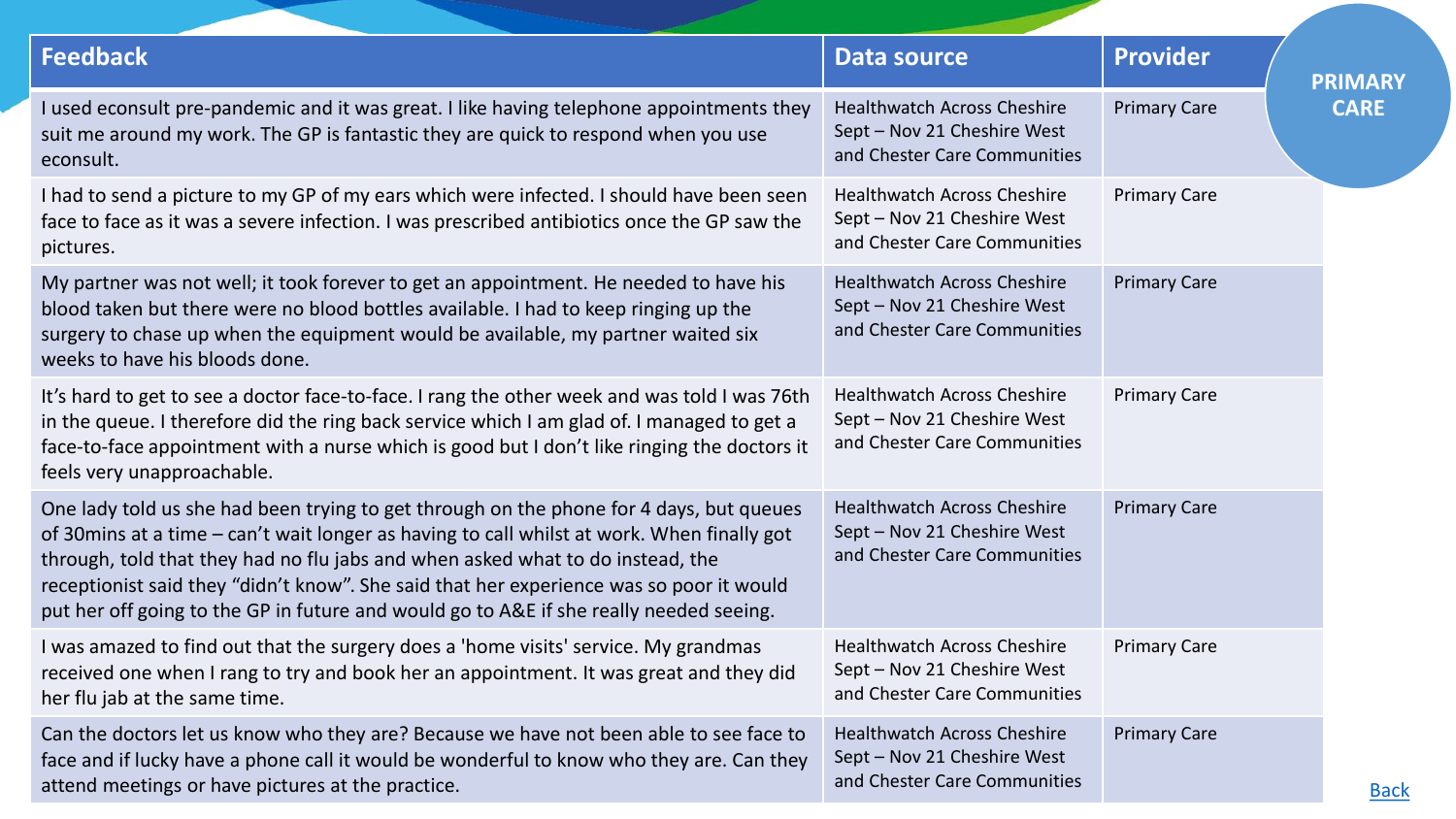| Feedback                                                                                                                                                                                                                                                                                                                                                                                                                                                                                                                                                                                                                                                                                                                                                                                                                                                                                         | Data source                                | <b>Provider</b>     | <b>PRIMARY</b> |
|--------------------------------------------------------------------------------------------------------------------------------------------------------------------------------------------------------------------------------------------------------------------------------------------------------------------------------------------------------------------------------------------------------------------------------------------------------------------------------------------------------------------------------------------------------------------------------------------------------------------------------------------------------------------------------------------------------------------------------------------------------------------------------------------------------------------------------------------------------------------------------------------------|--------------------------------------------|---------------------|----------------|
| 47 contacts relating to GP primary care services included the following themes:<br>Registration issues - wishing to move to a different practice, removal from current<br>$\bullet$<br>practice.<br>Access - access to face to face appointments, access to home visits, enquiry regarding<br>$\bullet$<br>new practice developments<br>Communication - difficulties getting through to their GP Practices by telephone,<br>$\bullet$<br>access to test results<br>Medication – prescription delays, 28 day prescribing policy, choice of medication<br>$\bullet$<br>Access to treatment – referral delays, lack of clinical staff to administer, asthma<br>review, patient signposted to other services, home visits<br>Confidentiality/Patient Records - test results accessible in paper format within public<br>$\bullet$<br>area, subject access request, request for amendments to records | <b>CCG Patient Experience Team</b><br>Data | <b>Primary Care</b> | <b>CARE</b>    |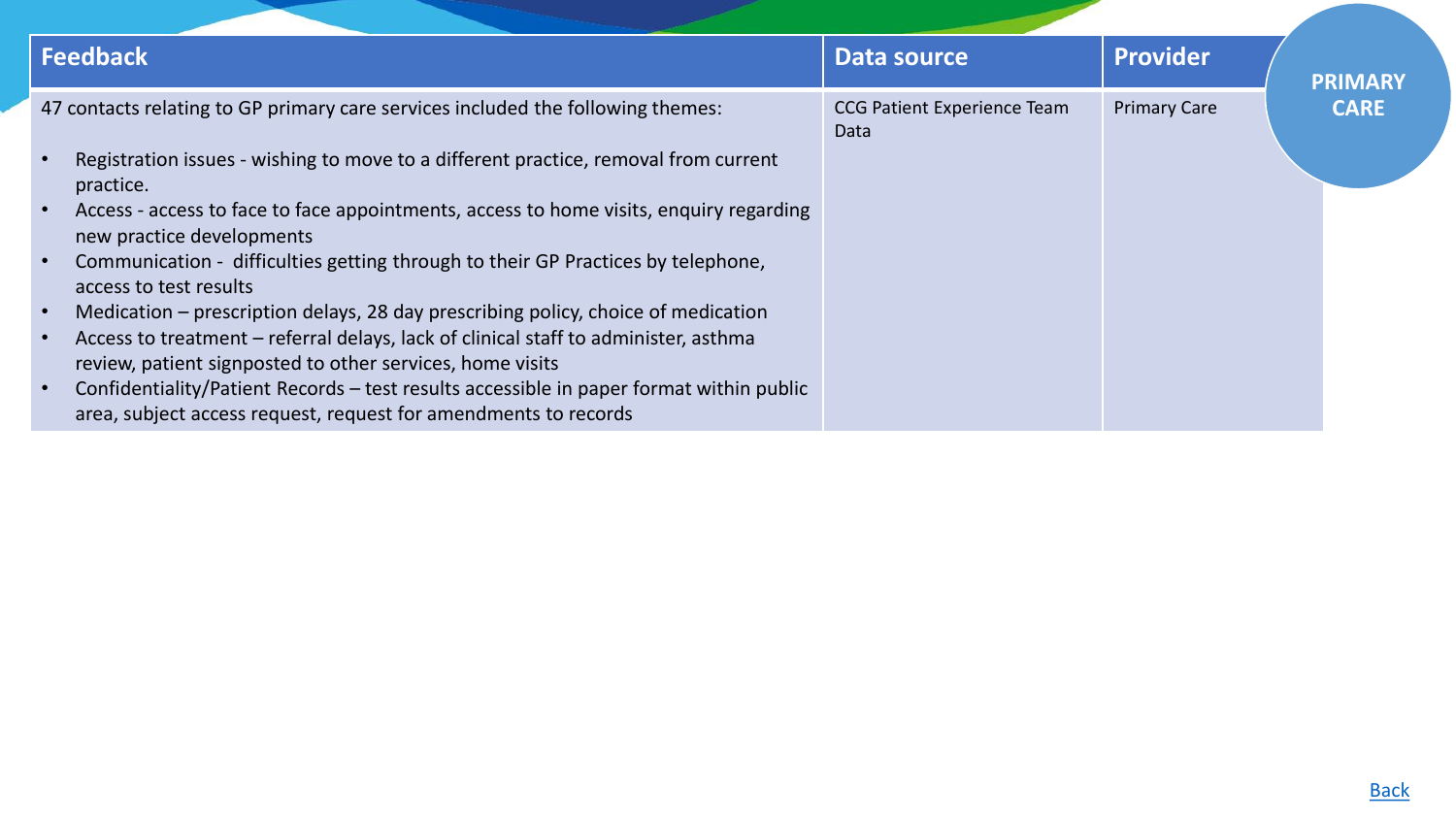# **CQC Report January 2022 –** GP Practice, Ellesmere Port – Overall rating of Good

This inspection was focused on the management of access to appointments and was undertaken in response to data and information reviewed which suggested potential issues with access to appointments.

### **CQC FINDINGS:**

- Patients had timely access to appointments/treatment and action was taken to minimise the length of time people waited for care, treatment or advice.
- The practice offered a range of appointment types to suit different needs (e.g. face to face, telephone, online) .
- People were able to make appointments in a way that meets their needs.
- There were systems in place to support people who face communication barriers to access treatment.
- People with the most urgent need had their care and treatment prioritised.
- There was information available for patients to support them to understand how to access services (including on websites and telephone messages)
- There were enough staff to provide appointments and prevent staff from working excessive hours. Additional staff were employed.
- There were systems in place to monitor access to appointments and make improvements. The practice was proactive in their approach and take action to improve access.

#### **Additional Evidence**

- We saw evidence from practice data and observation of the appointment system that patients were able to access appointments, care and treatment in a timely manner.
- Telephone wait times were monitored, and staff redeployed to answering calls during busy periods.
- Information and data we saw demonstrated that average waiting times for getting through on the telephone lines was two to three minutes. We observed that as the waiting time increased to more than three minutes extra staff answered the phone lines to reduce the wait.
- We were told that the majority of patients received a telephone call back by a clinician the same day.
- The clinician would then triage the patient and offer care and treatment as appropriate.
- The practice offered a range of appointments. These were detailed on the website, in the practice and on the telephone message. They included: pre bookable appointments, GP call back and triage, nurse and nurse practitioner appointments, telephone advice, eConsultations, home visits, face to face visits, care home visits, text messaging service and extended practice opening times. Appointments could be booked using online facilities, by telephone call and in person at reception.

**PRIMARY CARE**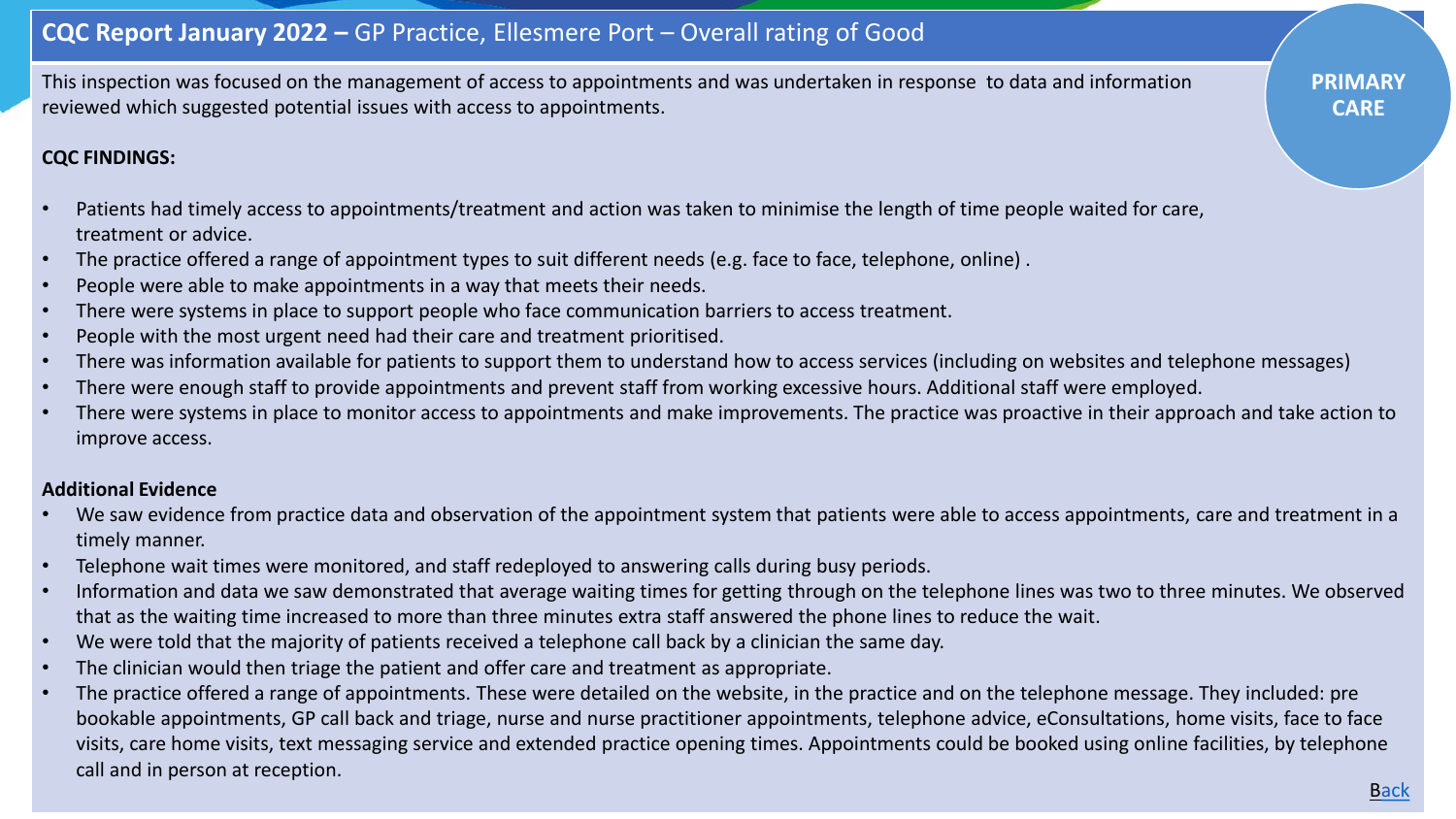# **CQC Report January 2022 –** GP Practice, Ellesmere Port - Overall rating of Good

- Opening hours were displayed on the website and in the practice information leaflet, along with other information in respect of types of appointments available, methods of contact and making appointments. The practice was open 8am to 6.30pm Monday to Friday. Information on how to access GP services during the out of hours period was also available.
- The telephone message described types of appointments and clinicians available. It also told the caller where in the queue they were. Patients who had accessibility needs, such as hard of hearing or digitally excluded, were assisted to make appointments. Staff knew the patients and had highlights and alerts placed on records to inform and support.
- There was a patient information leaflet/practice leaflet available for those patients who preferred paper information.
- Most patients received a telephone call back on the same day. This was monitored to ensure patients received appropriate care and treatment. Urgent appointments were available for those with more urgent needs and requiring attention that day. Reception staff had received training in signposting patients to the appropriate clinician and would always consult a clinician if the person's need was urgent to ensure they received attention as appropriate.
- If all appointments had been booked, an assessment would decide whether the person needed an urgent appointment or could be held over until the next day. Patients were highlighted on the system by reception staff to ensure they were safeguarded against being unsuccessful in obtaining an appointment on successive days.
- The practice had sufficient staff to provide appointments. They employed GPs, nurse practitioners, nurses and healthcare assistants. Winter access funding had been made available to the practice via NHS Cheshire Clinical Commissioning Group and this was being used to provide additional GP sessions. Staff were enabled to work remotely. Staff absence was covered internally.
- Systems were in place to monitor the quality of access. Audits and reviews of appointments, waiting times, abandonment and staffing had taken place. An internal patient survey on access had been conducted in October 2021 (return rate of 8% of the patient population). The national GP patient survey was reviewed.
- A dedicated half day access strategy event had recently taken place to focus on reviewing access data and information and how improvements could be made.

### **Latest update from CQC – 3 February 2022**

We carried out a review of the data available to us regarding the Medical Centre on 3 February 2022. We have not found evidence that we need to carry out an inspection or reassess our rating at this stage.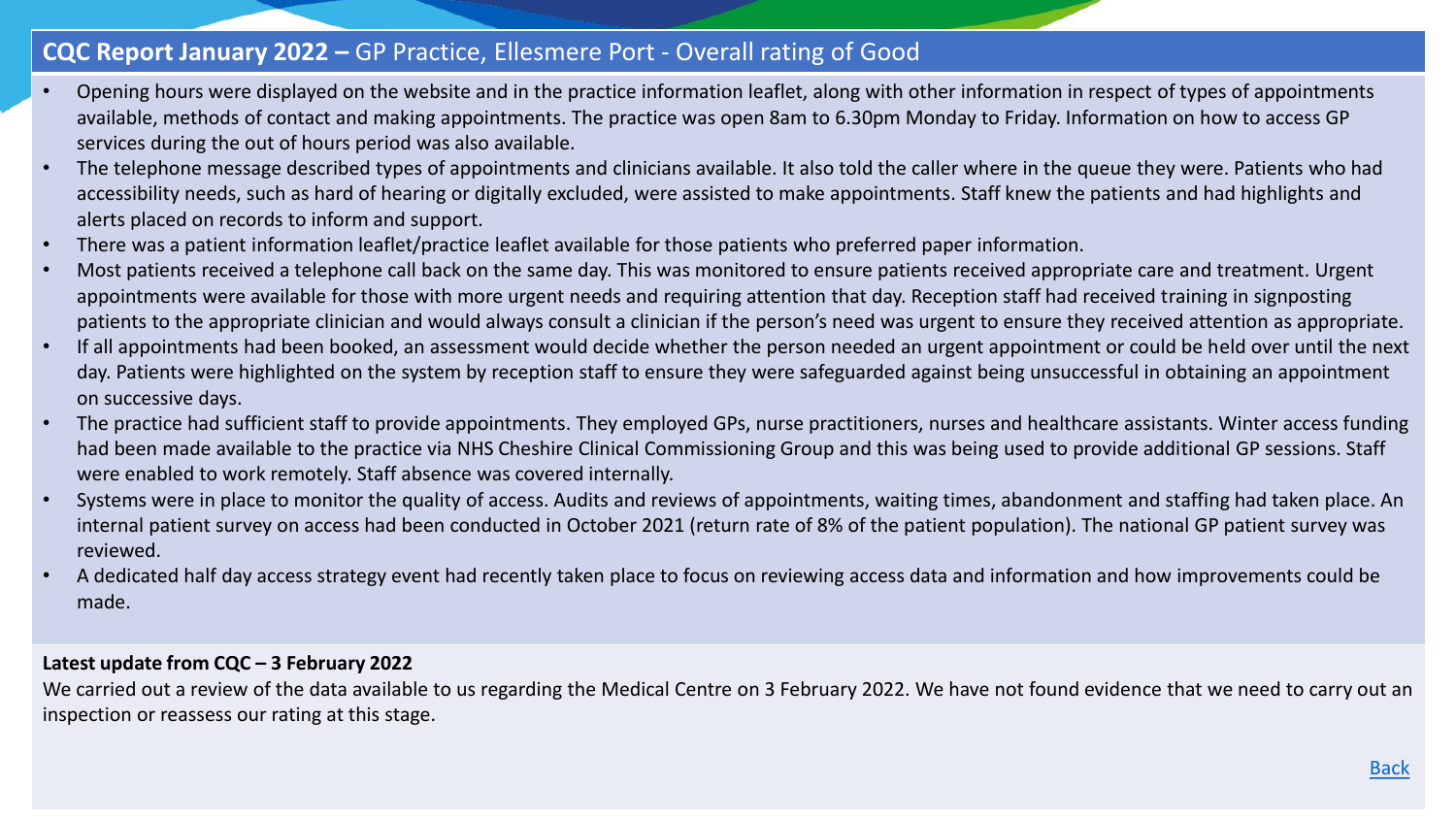<span id="page-14-0"></span>

| <b>Feedback</b>                                                                                                                                                                                                                                                                                                                               | <b>Data source</b>                                                                                | <b>Provider</b>          | <b>PHARMACY</b> |
|-----------------------------------------------------------------------------------------------------------------------------------------------------------------------------------------------------------------------------------------------------------------------------------------------------------------------------------------------|---------------------------------------------------------------------------------------------------|--------------------------|-----------------|
| I was in Boots and saw a sign for flu jabs and asked how to book and the<br>pharmacist took me into a room straight away and did it right then and there.                                                                                                                                                                                     | Healthwatch Across Cheshire Sept - Nov 21<br><b>Cheshire East Care Communities</b>                | <b>Pharmacy Services</b> |                 |
| Good vaccination experience. Nurses were good, gentle and efficient.                                                                                                                                                                                                                                                                          | Healthwatch Across Cheshire Sept - Nov 21<br><b>Cheshire East Care Communities</b>                | <b>Pharmacy Services</b> |                 |
| I booked all my vaccines online and went to the pharmacy. It was a great<br>service, organised, no queue, ring nearby all very smooth.                                                                                                                                                                                                        | Healthwatch Across Cheshire Sept - Nov 21<br><b>Cheshire East Care Communities</b>                | <b>Pharmacy Services</b> |                 |
| Pharmacy have been helpful ad delivered a good service in lockdown.<br>Sometimes you see people complaining about their GP and Pharmacy on<br>social media but I haven't had any problems.                                                                                                                                                    | Healthwatch Across Cheshire Sept - Nov 21<br><b>Cheshire East Care Communities</b>                | <b>Pharmacy Services</b> |                 |
| I wasn't able to get the Covid booster at my GP's but I found that I could have<br>it at a local pharmacy. I was in a queue at the pharmacy for 2 hours, but staff<br>were nice and I appreciated having the vaccine in a convenient local place.                                                                                             | Healthwatch Across Cheshire Sept - Nov 21<br><b>Cheshire East Care Communities</b>                | <b>Pharmacy Services</b> |                 |
| The community don't always understand what the conditions are that are<br>included in this Pharmacy First Minor Ailments Service.                                                                                                                                                                                                             | Pathways - feedback from Eastern European<br>Champions                                            | <b>Pharmacy Services</b> |                 |
| We absolutely love the pharmacy they go above and beyond and our just<br>outstanding. So polite and kind and will always deliver to the house within a<br>few days.                                                                                                                                                                           | Healthwatch Across Cheshire Sept - Nov 21<br><b>Cheshire West and Chester Care</b><br>Communities | <b>Pharmacy Services</b> |                 |
| They go out of their way to try and get the medication, provided by a certain<br>manufacturer, which is easier to swallow (and not available in liquid form).<br>When visiting the pharmacy in person, prior to Covid 19 and to date, they<br>have been helpful and polite, gave advice when it was a new medication to<br>take for shingles. | Healthwatch Across Cheshire Sept - Nov 21<br><b>Cheshire West and Chester Care</b><br>Communities | <b>Pharmacy Services</b> |                 |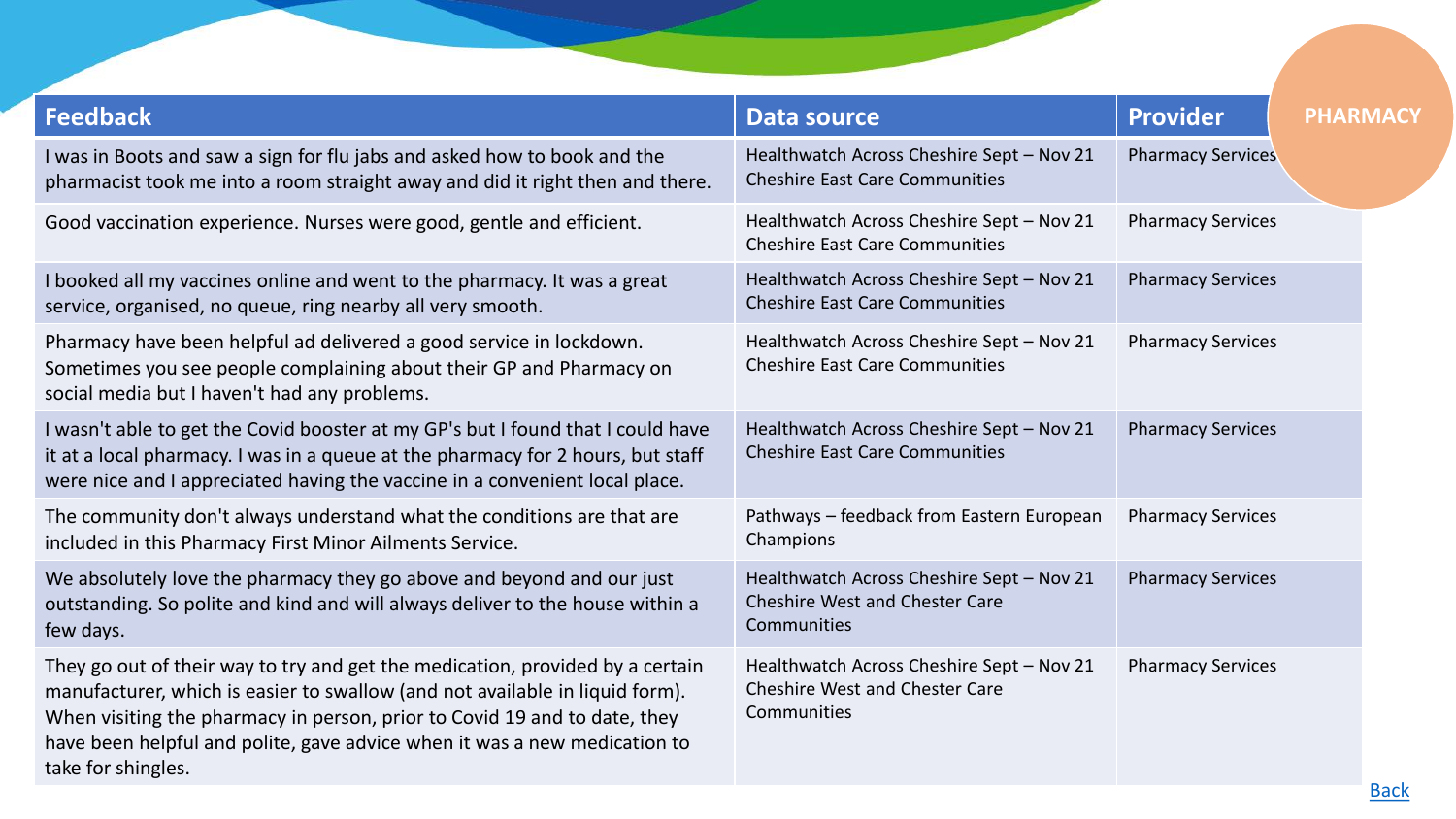# **2021 CQC Maternity services survey : notable trends reported**

Forty-one per cent of women said they saw or spoke to the same midwife every time during their antenatal check-ups, up from 37% who said this in 2019. And, although less than a fifth of women (19%) said that any of the midwives who cared for them in hospital had been involved in their antenatal care, this is up from 16% in 2019.

The vast majority of women (86%) surveyed in 2021 said that they were 'always' spoken to in a way they could understand during their antenatal check-ups (down slightly from 89% in 2019).

The proportion of women who said that they were 'always' treated with kindness and understanding while in hospital after the birth also remained relatively high, however fell from 76% in 2019 to 71% in 2021.

More women in 2021 (69%) said that during their antenatal check-ups, the midwife 'definitely' asked them about their mental health than in 2019 (67%) and most women (83%) said that if they needed it, they were given enough support for their mental health during their pregnancy

There was a large decline in the proportion of women who said that during their stay in hospital, if their partner or someone else close to them was involved in their care, they were able to stay with them as much as they wanted - down from 74% in 2019 to 34% in 2021.

A fifth of women surveyed (20%) said they were not offered any choices about where to have their baby. And the majority (62%) were not given a choice about where their postnatal care would take place, much higher than the 52% who said this in 2019.

Sixty-five per cent of women said that they were 'always' able to get a member of staff to help them if they needed it during labour and birth, down from 72% in 2019. And exactly half of women surveyed (50%) felt they 'completely' had opportunities to ask questions about their labour and birth if they wanted to, down from 56% in 2019.

Less than three-fifths of women (56%) were 'definitely' given information about any changes they might experience to their mental health after having their baby, down from 63% who said this in 2019. And, just under three quarters (73%) who contacted a midwifery or health visiting team postnatally were 'always' given the help they needed compared with 79% in 2019.

The proportion of women who said that in the six weeks after the birth of their baby, they 'definitely' received help and advice from health professionals about their baby's health and progress, if they needed this, fell from 71% in 2019 to 60% in 2021.

# **STRONG START**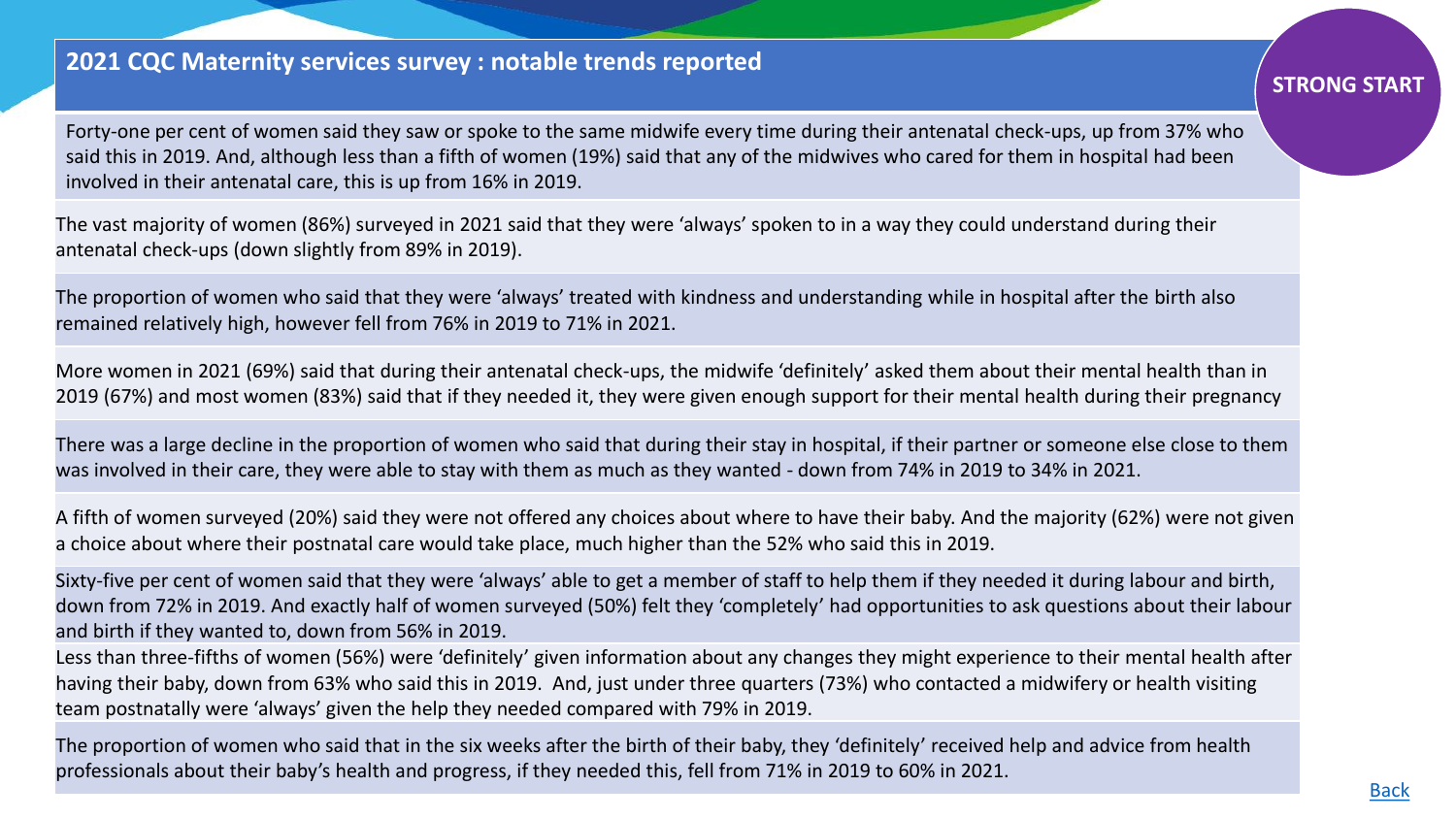# **2021 CQC Maternity services survey : comments from CQC's Chief Inspector of Hospitals**

- This year's survey captures feedback from women who experienced their antenatal appointments, birth and labour, and postnatal care under pandemic conditions. Maternity services were directly impacted by national restrictions on social distancing and many trusts faced staff shortages due to redeployment, illness and self-isolation requirements.
- Given this context, I am pleased to see that many women surveyed had a positive experience and that slight improvements were evident in terms of continuity of carer and mental health support during pregnancy. This is a testament to the efforts of staff working hard to provide care for pregnant women and new mothers - even when up against unprecedented pressures.
- That said, we cannot ignore the fact that the year on year improvement we have seen with previous years surveys has stalled, and in some cases, women are reporting poorer experiences. The pandemic brought about changes that limited choice and partner involvement and the impact is reflected very clearly in the survey results.
- It is also extremely disappointing that postnatal experiences continue to fall significantly short, with the pandemic exacerbating existing concerns about the need for better information and support for women in the weeks and months after giving birth.
- While COVID-19 restrictions have eased since the survey was carried out, the challenges for NHS trusts providing care in the current climate remain. These results offer valuable insight that NHS trusts can use to understand what women using their maternity services really think. This will help them to identify where they may be able to make changes, within the resources they have available, to ensure consistently good experience for all women and their families.
- Alongside this, CQC is committed to working together with partner organisations, staff working in maternity services and those using them to play our part in supporting further improvements in care.

### **STRONG START**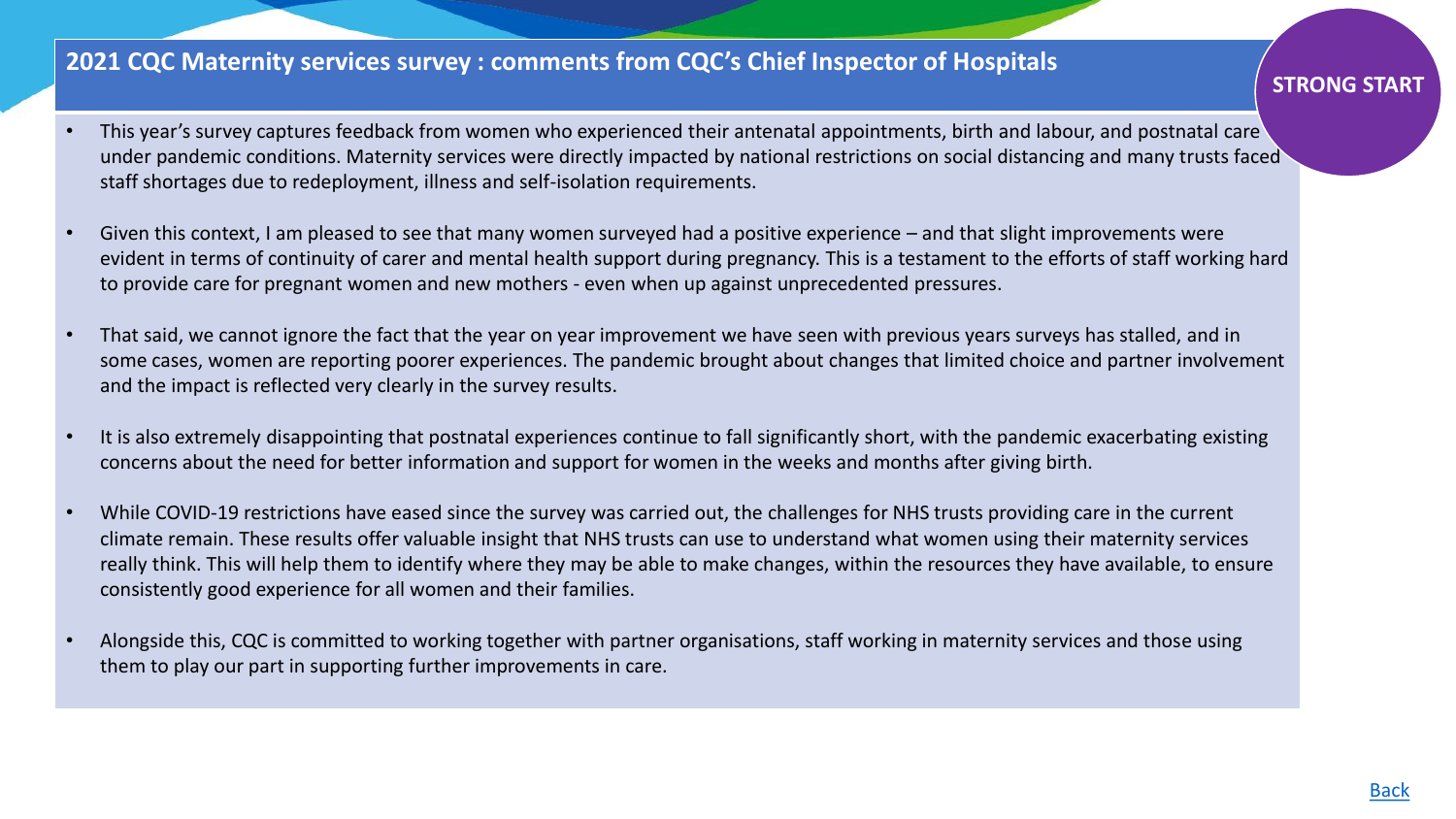# <span id="page-17-0"></span>**2021 CQC Maternity services survey : snapshot of questions & responses**

# **STRONG START**

# **The start of your care in pregnancy**

|                                                                                                                                                                                   | <b>Countess Of Chester</b>                                                        | <b>MCHFT</b>          | Lowest trust score in<br><b>England</b> | Highest trust score in<br><b>England</b> |                                      |
|-----------------------------------------------------------------------------------------------------------------------------------------------------------------------------------|-----------------------------------------------------------------------------------|-----------------------|-----------------------------------------|------------------------------------------|--------------------------------------|
| Were you offered a choice about where to<br>have your baby?                                                                                                                       | 4.0                                                                               | 3.8                   | 2.2                                     | 5.3                                      |                                      |
| At the start of your care in pregnancy, did you<br>feel that you were given enough information<br>about coronavirus restrictions and any<br>implications for your maternity care? | 5.8<br>(New question)                                                             | 5.2<br>(New question) | 4.5                                     | 6.8                                      |                                      |
| Did you get enough information from either a<br>midwife or doctor to help you decide where to<br>have your baby?                                                                  | 6.6                                                                               | 6.1                   | 4.9                                     | 8.2                                      |                                      |
| <b>Antenatal check ups</b>                                                                                                                                                        |                                                                                   |                       |                                         |                                          |                                      |
| During your antenatal check-ups, were you given<br>enough time to ask questions or discuss your<br>pregnancy?                                                                     | 8.5                                                                               | 8.0                   | 7.3                                     | 9.6                                      |                                      |
| During your antenatal check-ups, did your<br>midwives listen to you?                                                                                                              | 8.8<br>$\perp$                                                                    | 8.4                   | 8.1                                     | 9.6                                      | Within 0.3 of<br>lowest trust score  |
| During your antenatal check-ups, did your<br>midwife ask you about your mental health?                                                                                            | 8.3                                                                               | 7.9                   | 6.5                                     | 9.4                                      |                                      |
| <b>During your pregnancy</b>                                                                                                                                                      |                                                                                   |                       |                                         |                                          |                                      |
| Thinking about your antenatal care, were you<br>spoken to in a way you could understand?                                                                                          | $\mathbf{\mathbf{\mathbf{\mathbf{\mathbf{\mathbf{\mathbf{\mathbf{I}}}}}}}$<br>9.3 | 9.2                   | 8.8                                     | 9.7                                      | Within 0.5 of<br>highest trust score |
| Thinking about your antenatal care, were you<br>involved in decisions about your care?                                                                                            | 9.1                                                                               | 8.4                   | 7.4                                     | 9.5                                      | Within 0.4 of<br>highest trust score |
| During your pregnancy did midwives provide<br>relevant information about feeding your baby?                                                                                       | 6.9                                                                               | 6.8                   | 4.6                                     | 8.0                                      | <b>Back</b>                          |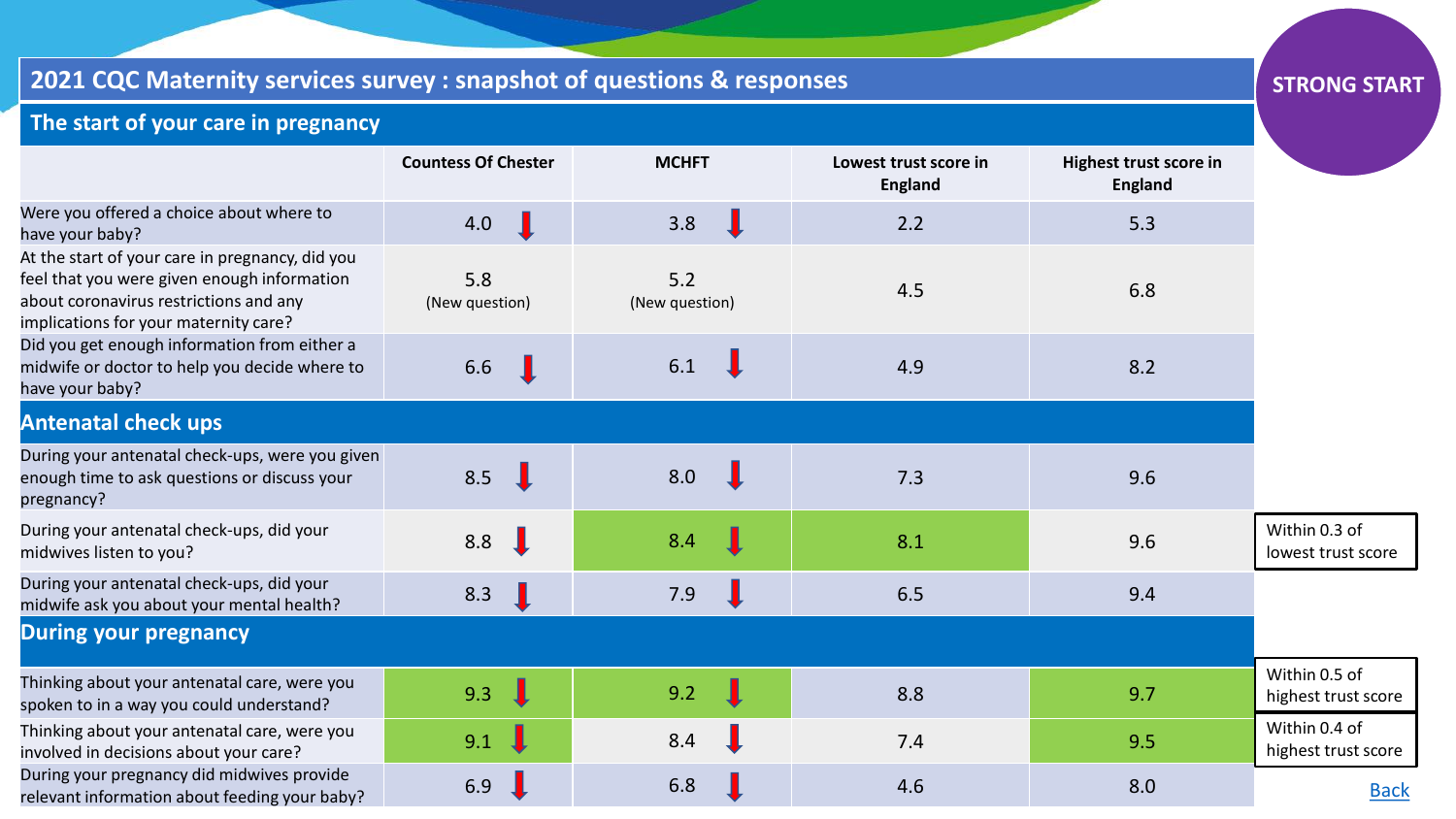| <b>Your labour and birth</b>                                                                                                                                |                            |              |                                         |                                          | <b>STRONG START</b>                  |
|-------------------------------------------------------------------------------------------------------------------------------------------------------------|----------------------------|--------------|-----------------------------------------|------------------------------------------|--------------------------------------|
|                                                                                                                                                             | <b>Countess Of Chester</b> | <b>MCHFT</b> | Lowest trust score in<br><b>England</b> | Highest trust score in<br><b>England</b> |                                      |
| At the start of your labour, did you feel that you<br>were given appropriate advice and support when<br>you contacted a midwife or the hospital?            | 8.5                        | 8.5          | 6.7                                     | 9.3                                      |                                      |
| During your labour, did staff help to create a more<br>comfortable atmosphere for you in a way you<br>wanted?                                               | 7.5                        | 7.6          | 5.6                                     | 8.5                                      |                                      |
| Did you have skin to skin contact (baby naked,<br>directly on your chest or tummy) with your baby<br>shortly after the birth?                               | 9.2                        | 9.6          | 7.6                                     | 9.9                                      | Within 0.3 of<br>highest trust score |
| If your partner or someone else close to you was<br>involved in your care during labour and birth, were<br>they able to be involved as much as they wanted? | 8.9                        | 9.4          | 6.2                                     | 9.8                                      | Within 0.4 of<br>highest trust score |
| <b>Staff caring for you</b>                                                                                                                                 |                            |              |                                         |                                          |                                      |
| Were you (and / or your partner or a companion)<br>left alone by midwives or doctors at a time when it<br>worried you?                                      | 8.6                        | 8.0          | 6.0                                     | 8.9                                      | Within 0.3 of<br>highest trust score |
| If you raised a concern during labour and birth, did<br>you feel that it was taken seriously?                                                               | 7.6                        | 7.6          | 5.4                                     | 9.1                                      |                                      |
| Thinking about your care during labour and birth,<br>were you spoken to in a way you could<br>understand?                                                   | 9.5                        | 9.4          | 8.6                                     | 9.7                                      | Within 0.3 of<br>highest trust score |
| Thinking about your care during labour and birth,<br>were you treated with respect and dignity?                                                             | 9.3                        | 9.3          | 8.5                                     | 9.7                                      | Within 0.4 of<br>highest trust score |
| After your baby was born, did you have the<br>opportunity to ask questions about your labour<br>and the birth?                                              | 7.0                        | 7.0          | 5.4                                     | 7.4                                      | Within 0.4 of<br>highest trust score |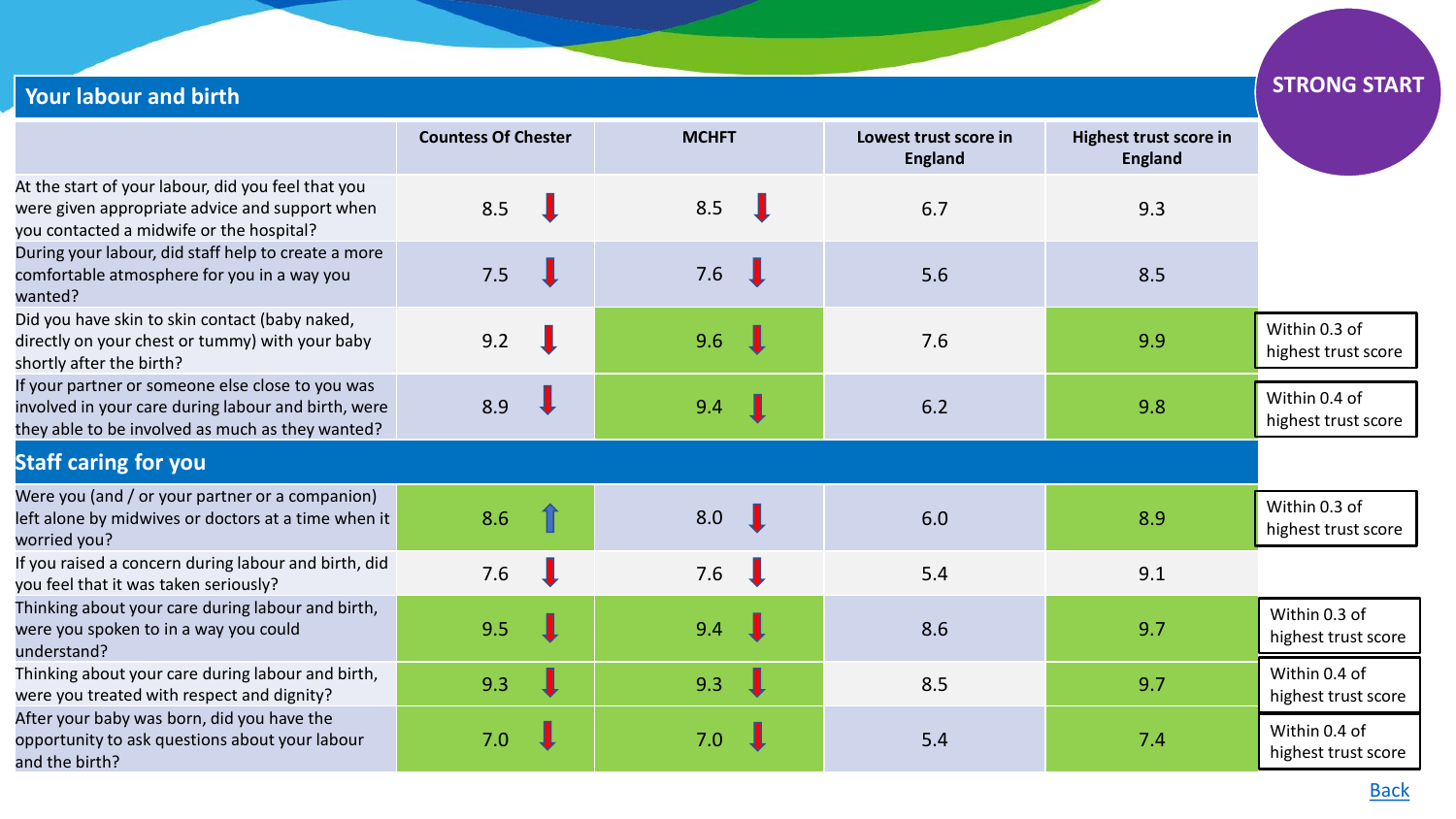# **Care in Hospital**

|                                                                                                                                                       | <b>Countess Of Chester</b> | <b>MCHFT</b> | Lowest trust score in<br><b>England</b> | Highest trust score in<br><b>England</b> |
|-------------------------------------------------------------------------------------------------------------------------------------------------------|----------------------------|--------------|-----------------------------------------|------------------------------------------|
| If you needed attention while you were in hospital<br>after the birth, were you able to get a member of<br>staff to help you when you needed it?      | 7.7                        | 7.7          | 5.5                                     | 9.0                                      |
| Thinking about the care you received in hospital<br>after the birth of your baby, were you given the<br>information or explanations you needed?       | 8.2                        | 7.5          | 6.4                                     | 8.6                                      |
| Thinking about the care you received in hospital<br>after the birth of your baby, were you treated with<br>kindness and understanding?                | 8.6                        | 8.2          | 7.1                                     | 9.2                                      |
| <b>Feeding your baby</b>                                                                                                                              |                            |              |                                         |                                          |
| Were your decisions about how you wanted to<br>feed your baby respected by midwives?                                                                  | 9.0                        | 9.2          | 8.0                                     | 9.4                                      |
| Did you feel that midwives and other health<br>professionals gave you active support and<br>encouragement about feeding your baby?                    | 7.8                        | 8.0          | 6.3                                     | 8.5                                      |
| <b>Care after birth</b>                                                                                                                               |                            |              |                                         |                                          |
| When you were at home after the birth of your<br>baby, did you have a phone number for a midwifery<br>or health visiting team that you could contact? | 9.6                        | 9.7          | 8.4                                     | 10.0                                     |
| If you contacted a midwifery or health visiting team<br>were you given the help you needed?                                                           | 8.4                        | 8.5          | 7.1                                     | 9.6                                      |
| Did the midwife or midwifery team that you saw<br>or spoke to appear to be aware of the medical<br>history of you and your baby?                      | 8.0                        | 7.4          | 5.6                                     | 9.1                                      |

# **STRONG START**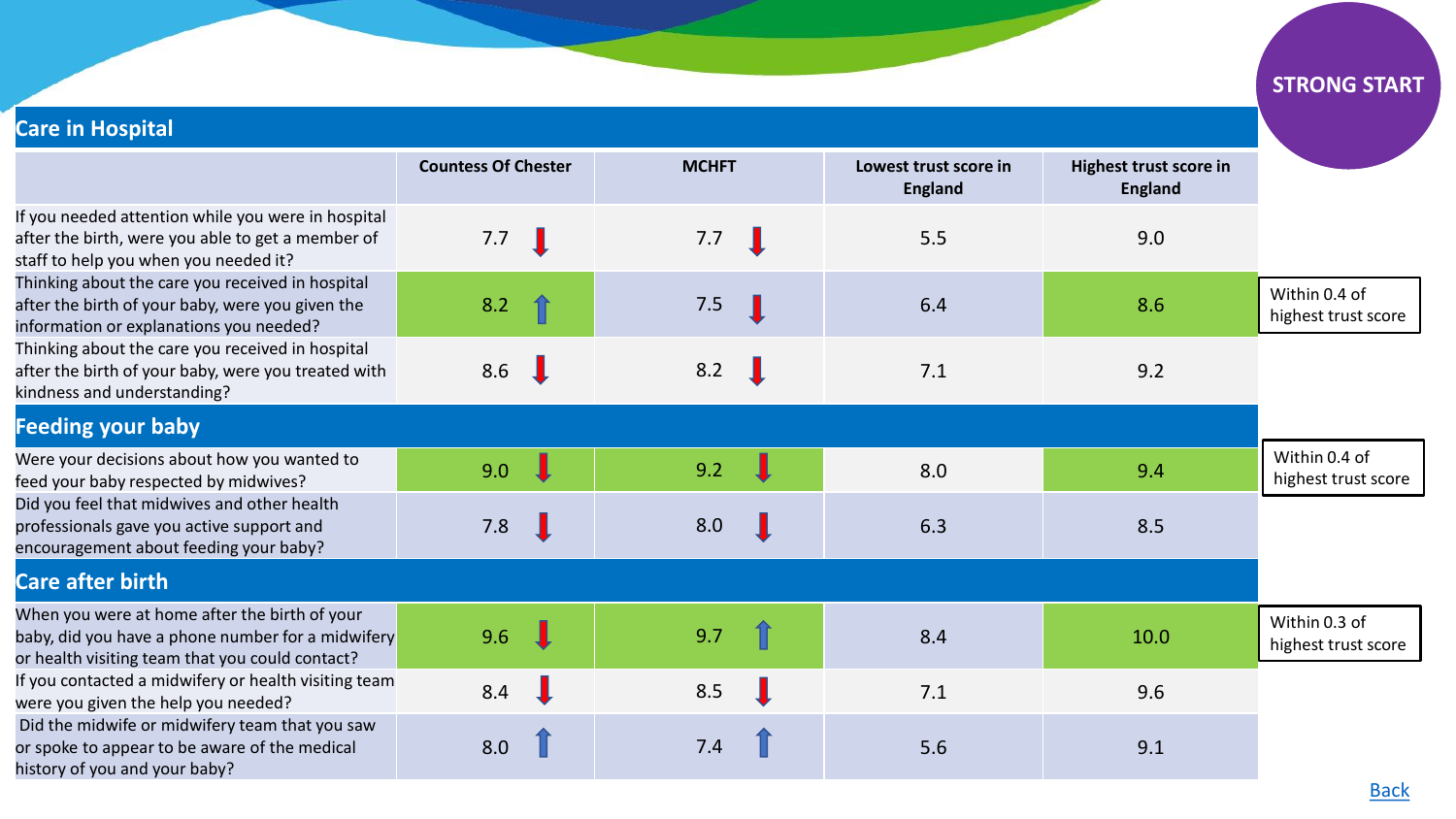## **Care after birth**

|                                                                                                                | <b>Countess Of Chester</b> | <b>MCHFT</b> | Lowest trust score in<br>England | Highest trust score in<br><b>England</b> |                                      |
|----------------------------------------------------------------------------------------------------------------|----------------------------|--------------|----------------------------------|------------------------------------------|--------------------------------------|
| Did you have confidence and trust in the midwife<br>or midwifery team you saw or spoke to after going<br>home? | 8.5                        | 8.6          | 6.8                              | 9.3                                      |                                      |
| Did a midwife or health visitor ask you about your<br>mental health?                                           | 9.6                        | 9.8          | 8.3                              | 10.0                                     | Within 0.4 of<br>highest trust score |
| Were you given information about your own<br>physical recovery after the birth?                                | 6.6                        | 6.9          | 5.4                              | 7.9                                      |                                      |

\*\* Please note that East Cheshire NHS Trust are not included in the 2021 CQC Maternity Survey as there was no intrapartum or neonatal care services delivered by the Trust throughout this time period. \*\*

## **Key**

 $\blacksquare$  = Score has decreased in comparison to 2019 CQC Maternity Services Survey

 $\blacksquare$  = Score has increased in comparison to 2019 CQC Maternity Services Survey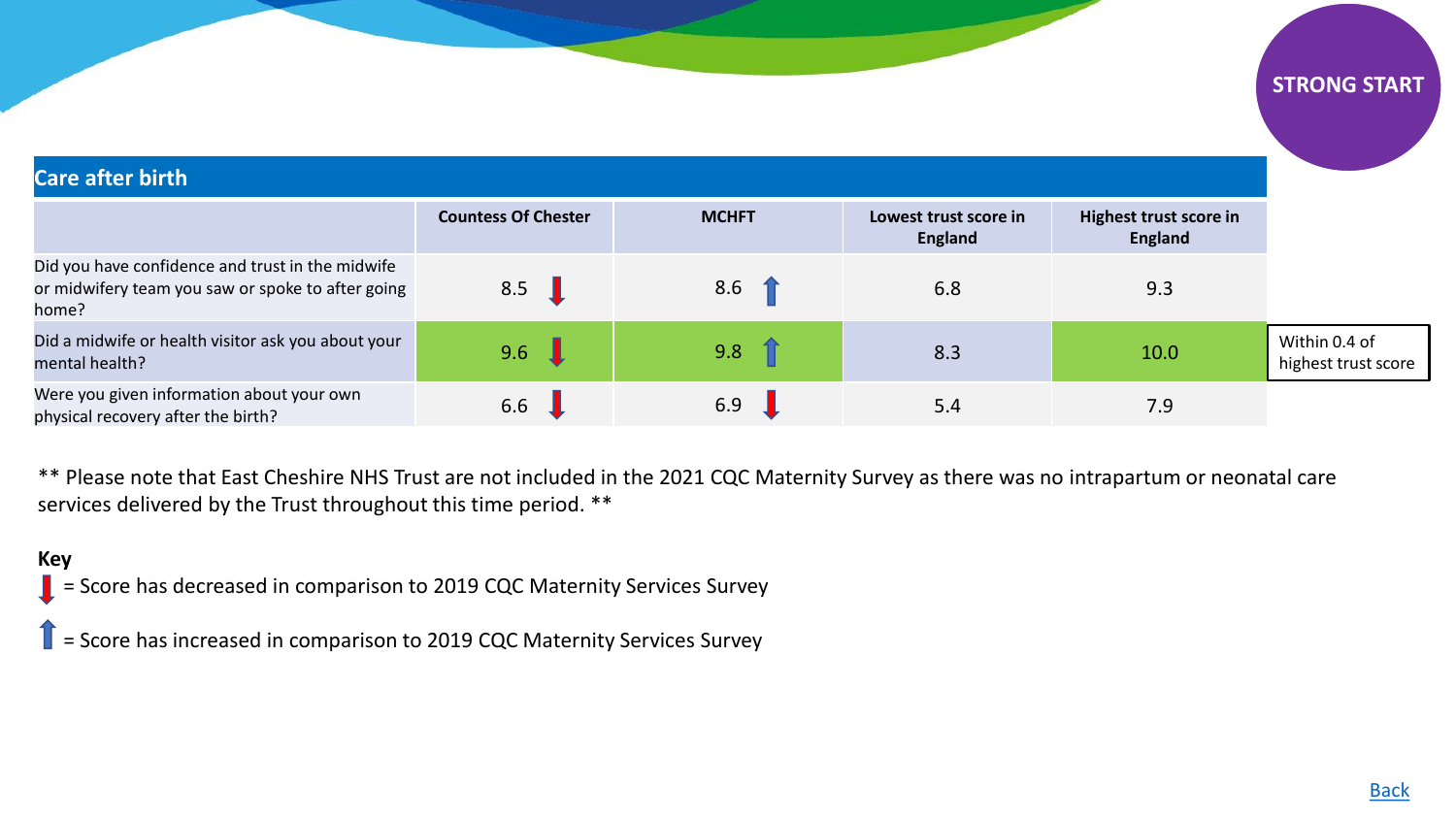| <b>Feedback</b>                                                                                                                                                                                                                                                                                                                                                                                                                                                                                                             | Data source                                                                                              | <b>Provider</b><br><b>STRONG START</b>                                            |  |
|-----------------------------------------------------------------------------------------------------------------------------------------------------------------------------------------------------------------------------------------------------------------------------------------------------------------------------------------------------------------------------------------------------------------------------------------------------------------------------------------------------------------------------|----------------------------------------------------------------------------------------------------------|-----------------------------------------------------------------------------------|--|
| Daughter requires regular blood tests, check-ups and dietician appointments to manage a<br>condition. Have found that this continued throughout the pandemic and that the<br>daughter was still seen and cared for by the Consultant and Dietician and that access to<br>services continued.                                                                                                                                                                                                                                | <b>Healthwatch Across Cheshire</b><br>Sept - Nov 21 Cheshire East Care<br>Communities                    | <b>Mid Cheshire</b><br><b>Hospitals NHS</b><br><b>Foundation Trust</b><br>(MCHFT) |  |
| Had first baby during lockdown. Lockdown created some positives and some negatives<br>but the care received and during labour with the Midwives was good. The negative side<br>of Covid was not having the usual antenatal classes, postnatal classes, and not being able<br>to have family round and attend groups Also, would have liked more support with<br>breastfeeding as wasn't confident when left hospital and the baby did lose weight<br>initially, but still breastfeeding 7 months later and it's going well. | <b>Healthwatch Across Cheshire</b><br>Sept - Nov 21 Cheshire East Care<br>Communities                    | <b>MCHFT</b>                                                                      |  |
| My son is registered disabled. COCH paediatrics very good. Go over and above, they<br>understand parents' exhaustion and it's not just about medical support but emotional<br>too. They work together as a team.                                                                                                                                                                                                                                                                                                            | <b>Healthwatch Across Cheshire</b><br>Sept - Nov 21 Cheshire West and<br><b>Chester Care Communities</b> | Countess of<br><b>Chester Hospitals</b><br><b>NHS Foundation</b><br>Trust (COCH)  |  |
| I recently had to visit Labour ward for the birth of my born sleeping baby. I can not Thank<br>the whole team of midwifes who looked after us with such care and dignity during our<br>stay. At such a horrible time in our lives we have been able to come away with knowing<br>we had the best care, by midwives who genuinely cared and who went above and beyond<br>for myself my partner and baby girl.                                                                                                                | <b>Care Opinion Website</b>                                                                              | <b>MCHFT</b>                                                                      |  |
| Everything about the care I received during my pregnancy, the birth and beyond was<br>more than I could've asked for. We were kept well informed through all aspects and the<br>love and care shone through the busy time on the midwife led unit. Can't thank the<br>midwives enough.                                                                                                                                                                                                                                      | <b>Central Cheshire MVP Parent</b><br>feedback - July 21 - Nov 21                                        | <b>MCHFT</b>                                                                      |  |
| It was good having extra postnatal appointments at home due to feeding problems.                                                                                                                                                                                                                                                                                                                                                                                                                                            | <b>Central Cheshire MVP Parent</b><br>feedback - July 21 - Nov 21                                        | <b>MCHFT</b>                                                                      |  |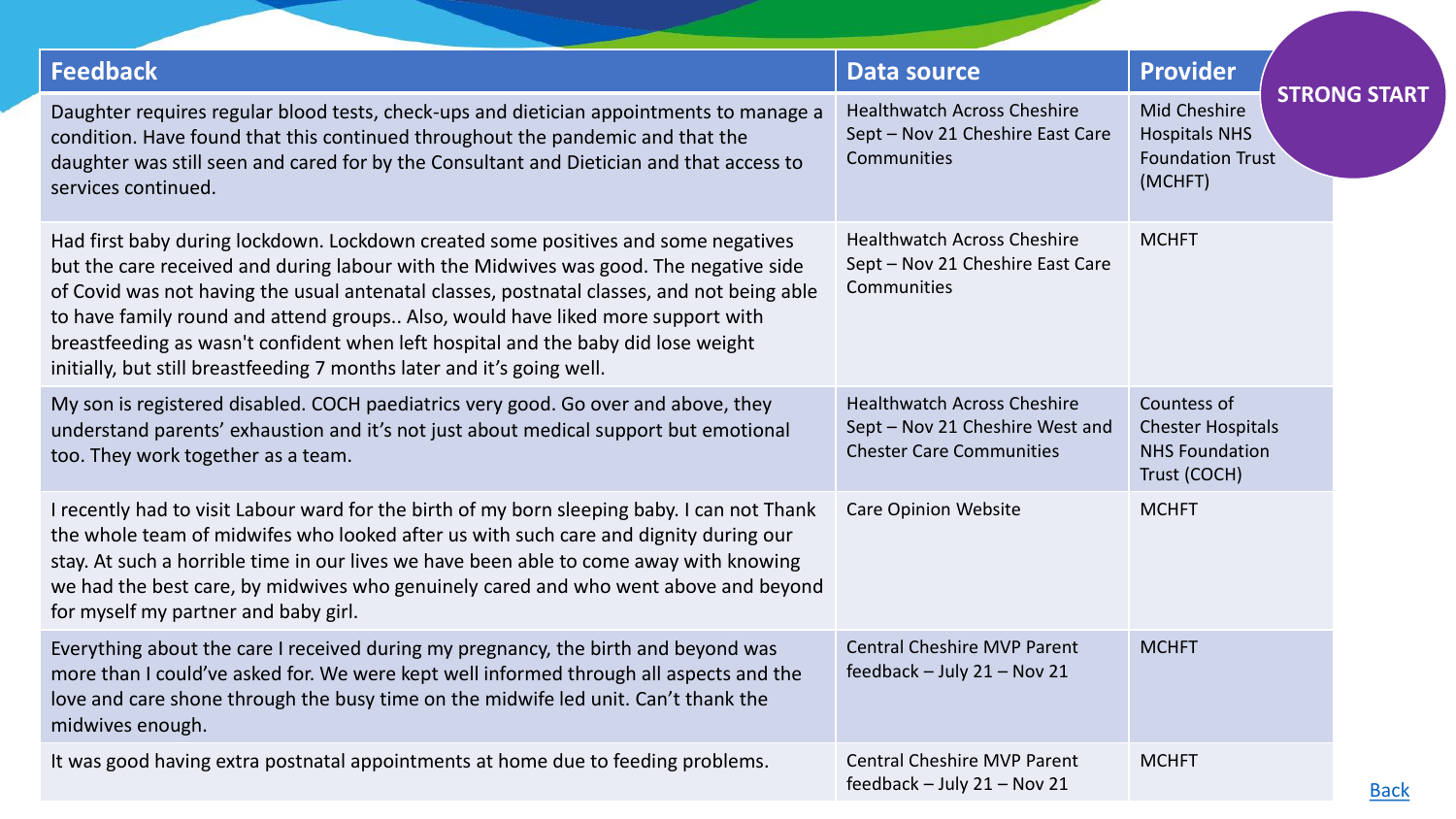| <b>Feedback</b>                                                                                                                                                                                                             | <b>Data source</b>                                                    | <b>Provider</b> |                     |
|-----------------------------------------------------------------------------------------------------------------------------------------------------------------------------------------------------------------------------|-----------------------------------------------------------------------|-----------------|---------------------|
| Ward 23 was a very negative experience. There needed to be better understanding of<br>special needs and more willingness to be flexible - Ward 17 were brilliant.                                                           | <b>Central Cheshire MVP Parent</b><br>feedback - July 21 - Nov 21     | <b>MCHFT</b>    | <b>STRONG START</b> |
| Amazing midwife from the oak team. Nothing too much trouble. My midwife went out of<br>her way to make reasonable adjustments for my autism and mental health difficulties.                                                 | <b>Central Cheshire MVP Parent</b><br>feedback - July 21 - Nov 21     | <b>MCHFT</b>    |                     |
| Had to ask for pain medication on ward repeatedly despite being told I would be given it<br>regularly following section.                                                                                                    | <b>Central Cheshire MVP Parent</b><br>feedback $-$ July 21 $-$ Nov 21 | <b>MCHFT</b>    |                     |
| Staying in the children's ward did not seem like the best place to be with no specialist<br>breastfeeding support - delay in identifying tongue tie.                                                                        | <b>Central Cheshire MVP Parent</b><br>feedback $-$ July 21 $-$ Nov 21 | <b>MCHFT</b>    |                     |
| No longer term plan for feeding or proper guidance on top up volume which resulted in<br>continued weight loss for my baby.                                                                                                 | <b>Central Cheshire MVP Parent</b><br>feedback - July 21 - Nov 21     | <b>MCHFT</b>    |                     |
| Often things were announced on Facebook or website but if you didn't go looking you<br>wouldn't know. Rules seemed to change every time we went into the antenatal clinic and<br>weren't always followed. It was confusing. | <b>Central Cheshire MVP Parent</b><br>feedback $-$ July 21 $-$ Nov 21 | <b>MCHFT</b>    |                     |
| The midwives are amazing, they are so upbeat and supportive and really make a<br>conscious effort to plan the birth in the way you want it to be.                                                                           | <b>Central Cheshire MVP Parent</b><br>feedback - Nov 21 - Feb 21      | <b>MCHFT</b>    |                     |
| Triage services were hit and miss some staff caring others rude and made you feel silly for<br>reporting reduced movements.                                                                                                 | <b>Central Cheshire MVP Parent</b><br>feedback - Nov 21 - Feb 21      | <b>MCHFT</b>    |                     |
| Not having an assigned midwife - due to staff shortage and changes I did not have an<br>assigned midwife until 3rd trimester. Saw a different person at most antenatal midwife<br>appointments                              | <b>Central Cheshire MVP Parent</b><br>feedback - Nov 21 - Feb 21      | <b>MCHFT</b>    |                     |
| I would have liked a leaflet about advice on stopping breastfeeding or just longer term<br>feeding.                                                                                                                         | <b>Central Cheshire MVP Parent</b><br>feedback - Nov 21 - Feb 21      | <b>MCHFT</b>    | <b>Back</b>         |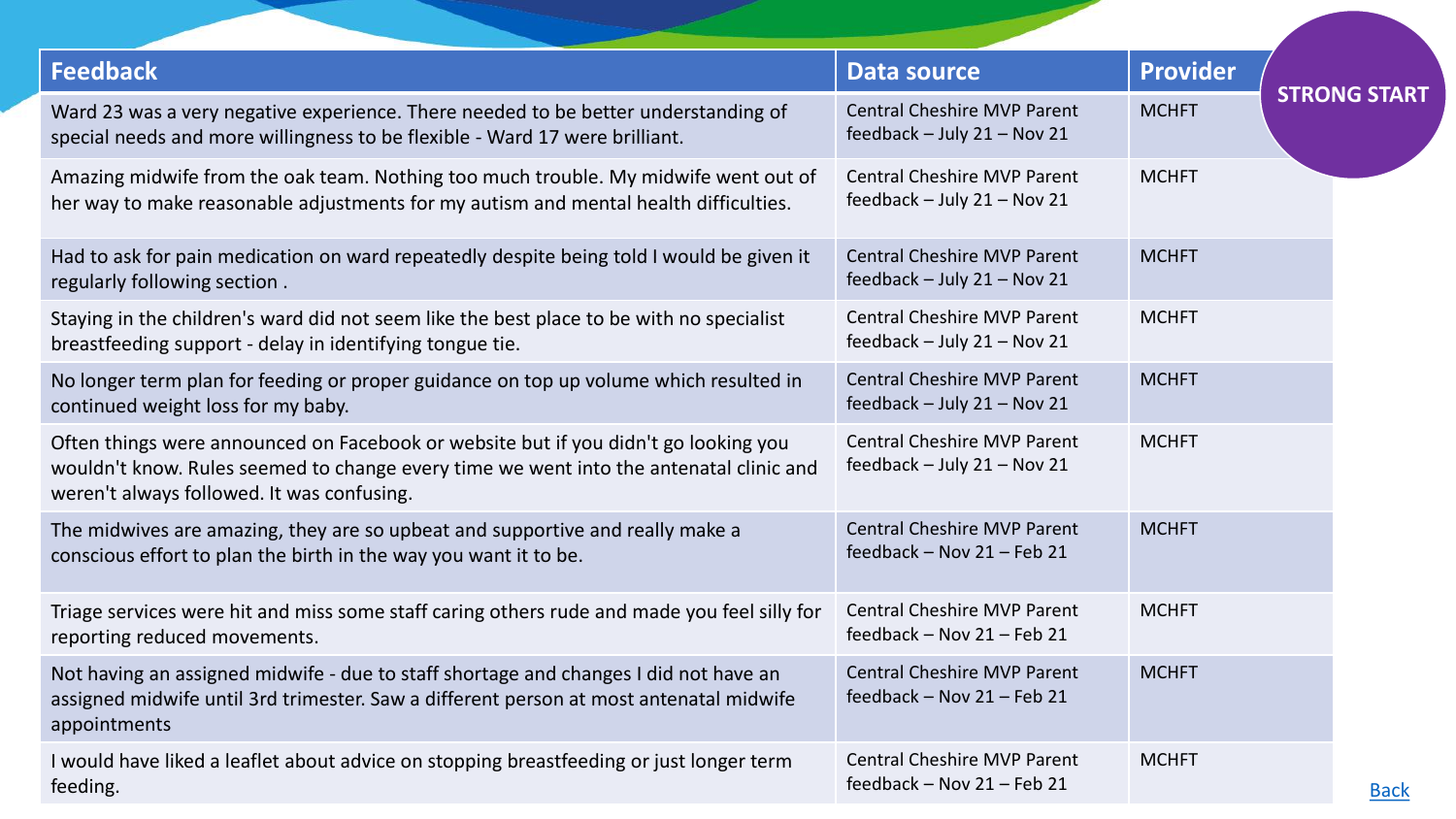| <b>Feedback</b>                                                                                                                                                                                                             | <b>Data source</b>                                                   | <b>Provider</b> | <b>STRONG START</b> |
|-----------------------------------------------------------------------------------------------------------------------------------------------------------------------------------------------------------------------------|----------------------------------------------------------------------|-----------------|---------------------|
| The midwives on ward 23 could have been more understanding that first time mums<br>don't know everything and they need help not criticism.                                                                                  | <b>Central Cheshire MVP Parent</b><br>feedback - Nov 21 - Feb 21     | <b>MCHFT</b>    |                     |
| I loved how quiet and peaceful it was on the ward due to Covid restrictions and it was so<br>much better than when my previous baby was born and it was rammed with visitors<br>pretty much all day, everyday.              | <b>Central Cheshire MVP Parent</b><br>feedback - Nov $21$ - Feb 21   | <b>MCHFT</b>    |                     |
| The midwife who accompanied us in theatre was just fantastic. She was calm, reassuring,<br>friendly and knowledgeable - the perfect combination.                                                                            | <b>Central Cheshire MVP Parent</b><br>feedback $-$ Nov 21 $-$ Feb 21 | <b>MCHFT</b>    |                     |
| I had to wait over a day to be seen by the infant feeding team. Luckily, I had harvested<br>colostrum so I was able to use that in the meantime otherwise I'm not sure I would have<br>been able to continue breastfeeding. | <b>Central Cheshire MVP Parent</b><br>feedback $-$ Nov 21 $-$ Feb 21 | <b>MCHFT</b>    |                     |
| The restrictions were hugely detrimental to my mental health. At the time, my partner<br>was only allowed to attend my 20 week scan.                                                                                        | <b>Central Cheshire MVP Parent</b><br>feedback $-$ Nov 21 $-$ Feb 21 | <b>MCHFT</b>    |                     |
| Midwives in hospital have taught me how to feed my baby, including correcting my latch<br>and the frequency of feeds. I was given a pamphlet to take home as well.                                                          | <b>Central Cheshire MVP Parent</b><br>feedback - Nov 21 - Feb 21     | <b>MCHFT</b>    |                     |
| During birth the midwife listened to the kind of environment I wanted in the room and<br>ensured that this was upheld during labour                                                                                         | <b>Central Cheshire MVP Parent</b><br>feedback - Nov $21$ - Feb 21   | <b>MCHFT</b>    |                     |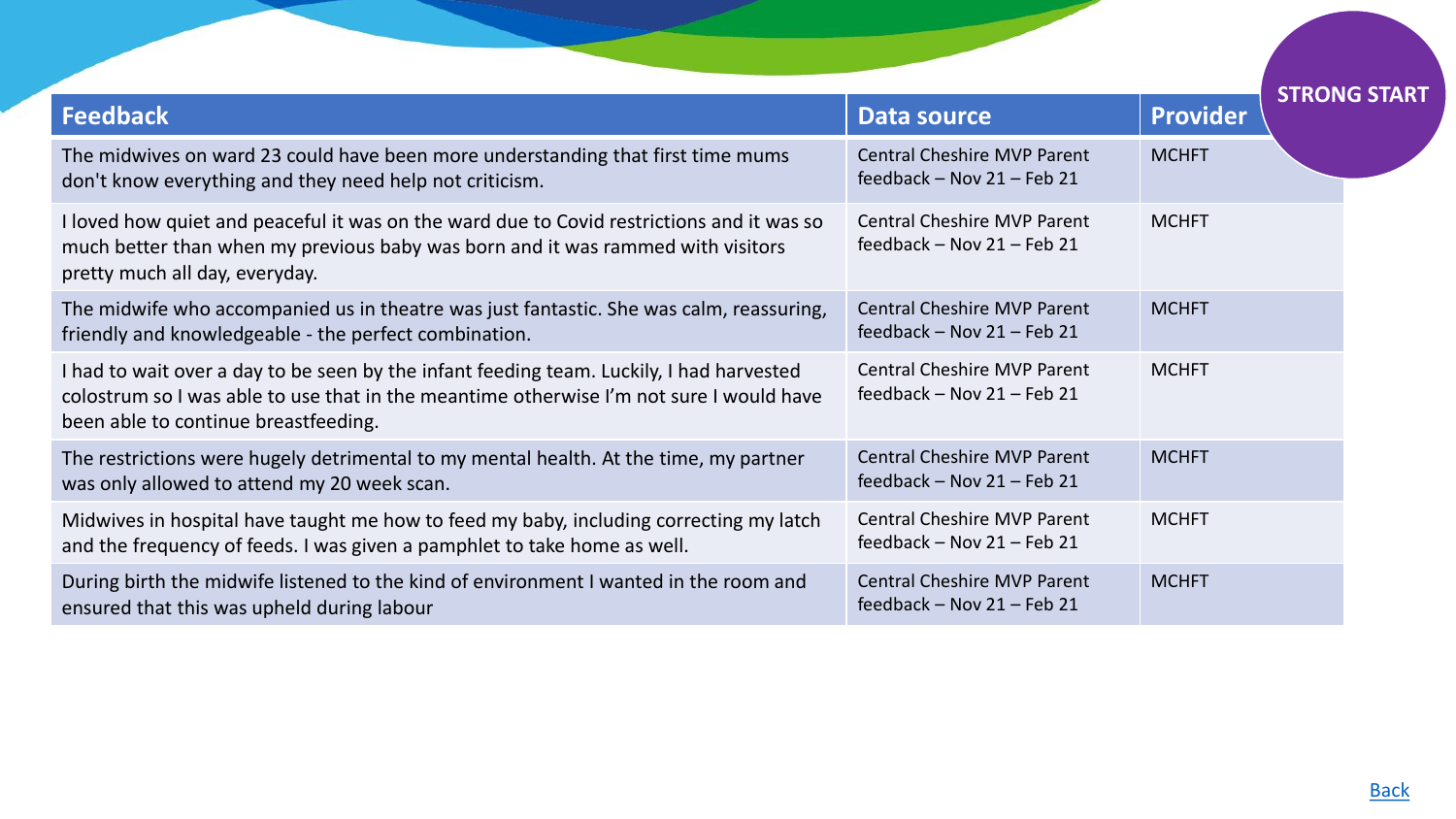<span id="page-24-0"></span>

| <b>Feedback</b>                                                                                                                                                                                                                                                                                                                                     | Data source                                                                    | <b>Provider</b>                                   | THRIVING,                                             |
|-----------------------------------------------------------------------------------------------------------------------------------------------------------------------------------------------------------------------------------------------------------------------------------------------------------------------------------------------------|--------------------------------------------------------------------------------|---------------------------------------------------|-------------------------------------------------------|
| I was sent for a CT scan and the follow-up should have been in<br>September. They never called and when I chased it up, they sent me a letter telling me it<br>had been moved to November. The whole process will have taken 6 months. I feel let<br>down.                                                                                          | Healthwatch Across Cheshire Sept<br>- Nov 21 Cheshire East Care<br>Communities | <b>East Cheshire</b><br><b>NHS Trust</b><br>(ECT) | <b>SURVIVING</b><br>$\mathbf{g}$<br><b>PREVENTION</b> |
| I have had scans here they were very prompt, organised, good communication. I was in the<br>emergency department and only had to wait 30 minutes the emergency room is fine.                                                                                                                                                                        | Healthwatch Across Cheshire Sept<br>- Nov 21 Cheshire East Care<br>Communities | <b>MCHFT</b>                                      |                                                       |
| We went to Congleton Town Hall for our first vaccine and they were very well organised<br>and had brilliant marshals. I went to Winsford Shopping City for my booster and they were<br>also brilliant.                                                                                                                                              | Healthwatch Across Cheshire Sept<br>- Nov 21 Cheshire East Care<br>Communities | n/a                                               |                                                       |
| I was called for a mammogram a month ago. Very easy to book, had the mammogram a<br>week ago, it was my first one, they were very good. They explained everything and were<br>very gentle. Was not uncomfortable at all.                                                                                                                            | Healthwatch Across Cheshire Sept<br>- Nov 21 Cheshire East Care<br>Communities | <b>MCHFT</b>                                      |                                                       |
| Leighton Hospital were brilliant. Mum has COPD and was seriously ill and on ICU. Visiting<br>restricted due to Covid but as Mum so poorly on the first night they allowed a long visit<br>which was much appreciated. After that visiting wasn't allowed but the hospital rang 3<br>times a day to update the person about her mum which was great. | Healthwatch Across Cheshire Sept<br>- Nov 21 Cheshire East Care<br>Communities | <b>MCHFT</b>                                      |                                                       |
| The Dermatology Unit at Leighton are efficient and kind, fast and effective. I had a<br>melanoma identified 12 months ago. Ongoing check-ups. They make me feel like an<br>individual, they are very comforting and on time.                                                                                                                        | Healthwatch Across Cheshire Sept<br>- Nov 21 Cheshire East Care<br>Communities | <b>MCHFT</b>                                      |                                                       |
| I had on going treatment on my eye which is losing sight, I was told that I would have a<br>new appointment. That was over 2 months ago and still I have heard nothing.                                                                                                                                                                             | Healthwatch Across Cheshire Sept<br>- Nov 21 Cheshire East Care<br>Communities | <b>MCHFT</b>                                      |                                                       |
| Audiology - They did very well treating my ear infection. Ophthalmology - I have an<br>appointment every week, they are very regular with this and tailor the appointment<br>around me.                                                                                                                                                             | Healthwatch Across Cheshire Sept<br>- Nov 21 Cheshire East Care<br>Communities | <b>MCHFT</b>                                      | <b>Back</b>                                           |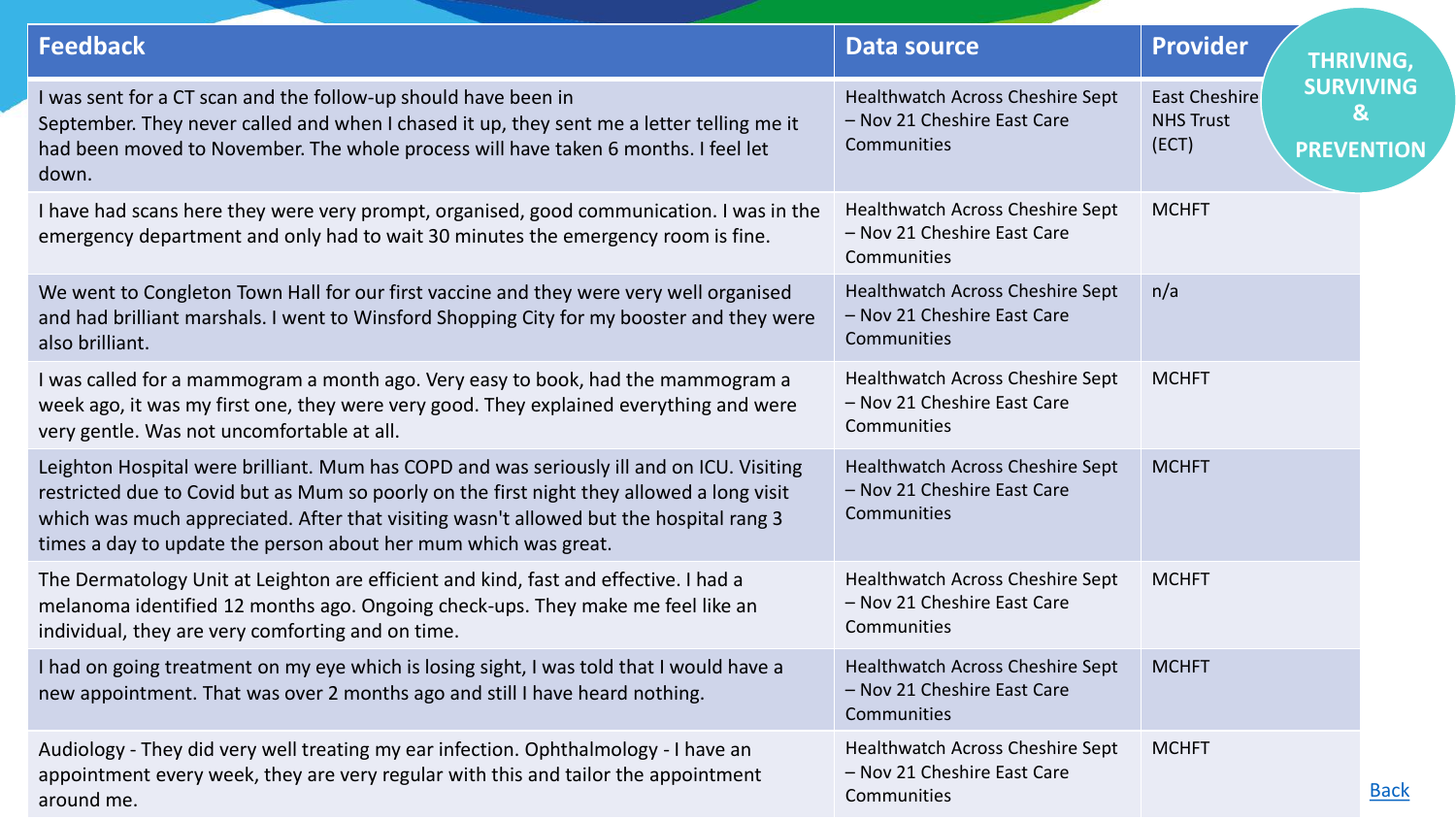| <b>Feedback</b>                                                                                                                                                                                                                                                                                                                                                                                                                                                                      | <b>Data source</b>                                                                                | <b>Provider</b> | THRIVING,                                             |
|--------------------------------------------------------------------------------------------------------------------------------------------------------------------------------------------------------------------------------------------------------------------------------------------------------------------------------------------------------------------------------------------------------------------------------------------------------------------------------------|---------------------------------------------------------------------------------------------------|-----------------|-------------------------------------------------------|
| Been waiting for surgery for 2 years now and have been informed that the surgeon<br>who was going to do it has left and there is currently no surgeon able to do it. They<br>referred me to Liverpool Women's Hospital who have come back and said they<br>won't take any notes from the COCH and will do their own investigation. The<br>investigation needed is a long and painful process and something I don't want to<br>go through again so I have told COCH I will just wait. | Healthwatch Across Cheshire Sept -<br>Nov 21 Cheshire West and Chester<br><b>Care Communities</b> | <b>COCH</b>     | <b>SURVIVING</b><br>$\mathbf{g}$<br><b>PREVENTION</b> |
| Had a Gastroscopy and Colonoscopy procedure the staff at the treatment centre<br>were lovely, the care I received from walking in to leaving was fantastic, gentle,<br>kind and caring, a big thanks to you all.                                                                                                                                                                                                                                                                     | <b>Care Opinion Website</b>                                                                       | <b>MCHFT</b>    |                                                       |
| I was admitted after a failed catheter change resulting in a heart attack, and blood<br>infection, the care and treatment was exemplary, and my fear of needles was<br>addressed sympathetically, ten days and a stent in heart later on the road to<br>recovery, thank you to all in ward 1 cardio, great job.                                                                                                                                                                      | <b>Care Opinion Website</b>                                                                       | <b>MCHFT</b>    |                                                       |
| I have had procedures at COCH twice during the past month with the second being<br>a colonoscopy. The team were extremely competent, caring, courteous &<br>thoroughly nice. I was kept informed throughout the procedure & watched the<br>whole thing on a monitor. They made what could have been a stressful event<br>interesting & comforting.                                                                                                                                   | <b>Care Opinion Website</b>                                                                       | <b>COCH</b>     |                                                       |
| I had an appointment in the endoscopy unit on 13th of January. I am very<br>impressed with all of them. Everyone who I encountered was smiling, comforting,<br>helpful. Everywhere was very clean.                                                                                                                                                                                                                                                                                   | <b>Care Opinion Website</b>                                                                       | <b>COCH</b>     |                                                       |
| I attended an appointment today with my mum in the Urology department. The Dr<br>was running over an hour late, however the health care staff were amazing and<br>keep us all updated. There was one patient waiting who became rather vocal with<br>the delay. I wanted to say how well the Health Care assistants did in dealing with<br>the situation. They were so calming and helpful.                                                                                          | <b>Care Opinion Website</b>                                                                       | <b>COCH</b>     | <b>Back</b>                                           |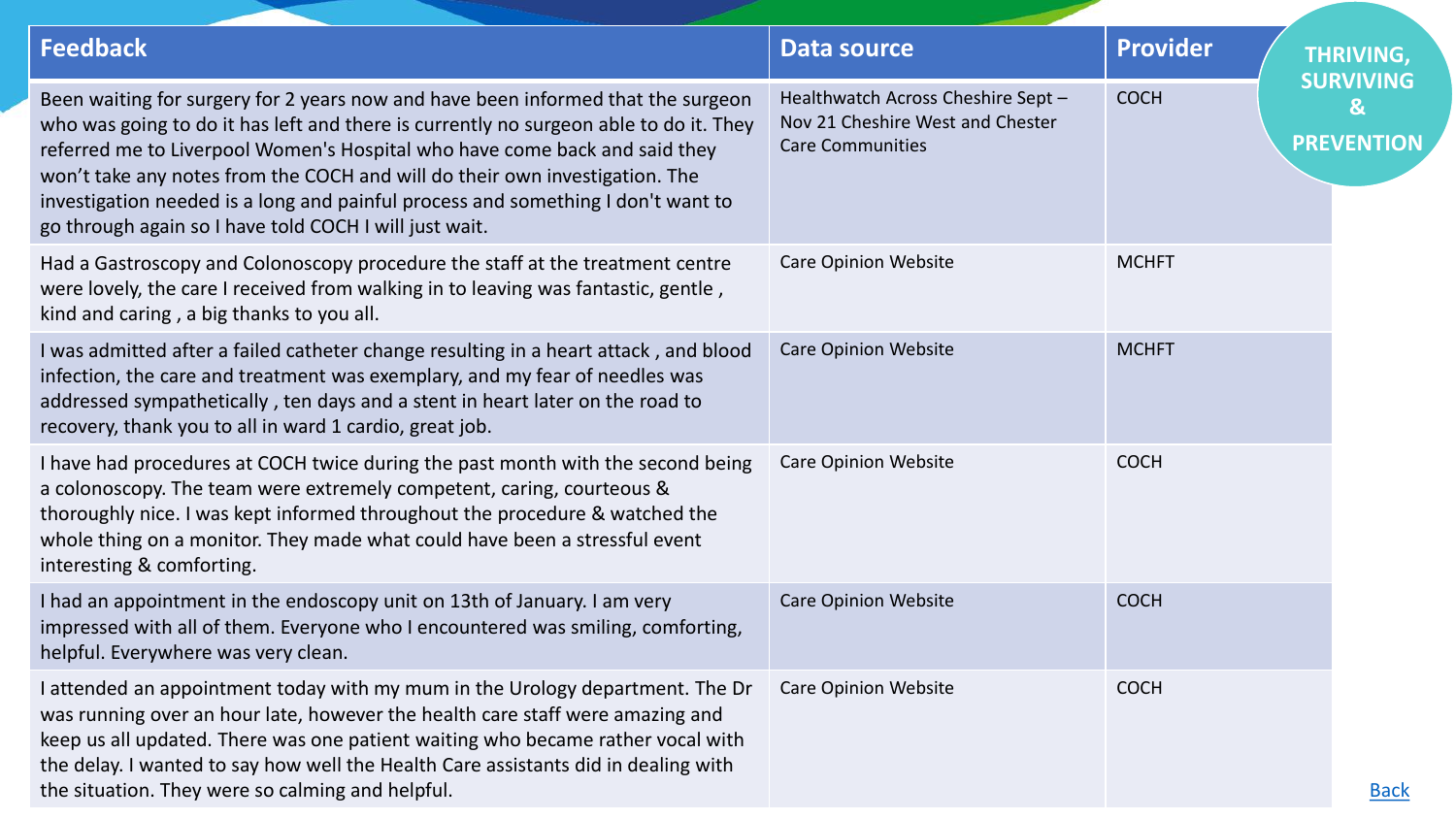| <b>Feedback</b>                                                                                                                                                                                                                                                                                                                                                  | Data source                      | <b>Provider</b> | <b>THRIVING,</b>                                      |
|------------------------------------------------------------------------------------------------------------------------------------------------------------------------------------------------------------------------------------------------------------------------------------------------------------------------------------------------------------------|----------------------------------|-----------------|-------------------------------------------------------|
| Concerns raised regarding late diagnosis of terminal cancer, during in-patient for<br>another procedure. The investigation into the complaint remains ongoing with the<br>Trust.                                                                                                                                                                                 | CCG Patient Experience Team Data | <b>COCH</b>     | <b>SURVIVING</b><br>$\mathbf{g}$<br><b>PREVENTION</b> |
| Concern raised regarding lack of urgency to treat medical complications which led<br>to delay in treatment for cancerous tumour. Poor communication between the<br>Trust and Clatterbridge Cancer Centre. Trust meeting with complainant prior to<br>carrying out further investigations into the points of complaint.                                           | CCG Patient Experience Team Data | <b>COCH</b>     |                                                       |
| Delay in appointment for gynaecological surgical procedure. The investigation into<br>the complaint remains ongoing with the Trust.                                                                                                                                                                                                                              | CCG Patient Experience Team Data | <b>COCH</b>     |                                                       |
| Concern raised regarding attitude of Consultant and procedure undertaken to gain<br>patient agreement to sign the RESPECT documentation (Recommended Summary<br>Plan for Emergency Care and Treatment). Consent to share the concern with the<br>Trust is currently awaited from the complainant.                                                                | CCG Patient Experience Team Data | <b>MCHFT</b>    |                                                       |
| The Patient Experience Team received seven contacts during the reporting period<br>in respect of the CCG policy for NHS funded treatment for subfertility. The<br>enquiries related to the number of In vitro fertilisation (IVF) cycles, equal access to<br>treatment for LGBTQ+ patients, alignment of former Cheshire CCG's policies.                         | CCG Patient Experience Team Data | n/a             |                                                       |
| During the reporting period the Patient Experience Team received a total of 155<br>contacts relating to the Covid-19 vaccination programme. The enquiries received<br>included issues accessing records, 3rd dose queries, vaccines for under 18s, site<br>locations, home vaccine requests, long covid, types of vaccine, testing and<br>opportunities to help. | CCG Patient Experience Team Data | n/a             |                                                       |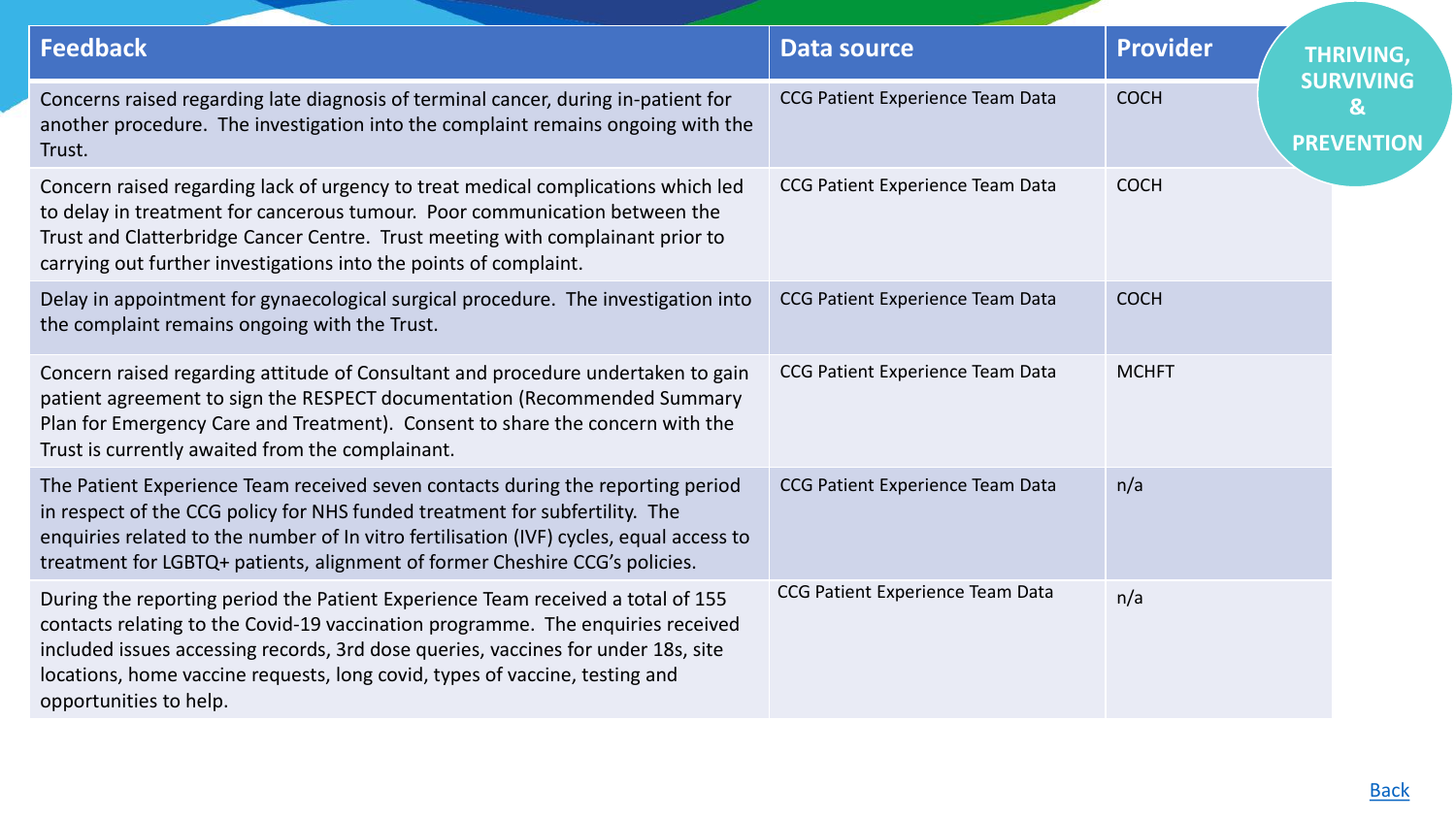<span id="page-27-0"></span>

|                                                                                                                                                                                                                                                                                                                                     |                                                                                                   |                                                                            | <b>MENTAL</b><br><b>HEALTH,</b> |
|-------------------------------------------------------------------------------------------------------------------------------------------------------------------------------------------------------------------------------------------------------------------------------------------------------------------------------------|---------------------------------------------------------------------------------------------------|----------------------------------------------------------------------------|---------------------------------|
| <b>Feedback</b>                                                                                                                                                                                                                                                                                                                     | <b>Data source</b>                                                                                | <b>Provider</b><br><b>DISABILITIES</b>                                     | <b>LEARNING</b>                 |
| The most important part of help to me is mental health. Mental health is a concern. Lots of<br>people suffer with mental health. I feel the population should get more support.                                                                                                                                                     | <b>Healthwatch Across Cheshire</b><br>Sept - Nov 21 Cheshire East Care<br>Communities             | n/a                                                                        | <b>&amp; AUTISM</b>             |
| Long waits for mental health support with CWP, which in turn puts the teams under pressure<br>and therefore patients do not always get the most appropriate service.                                                                                                                                                                | <b>Healthwatch Across Cheshire</b><br>Sept - Nov 21 Cheshire East Care<br>Communities             | Cheshire and Wirral<br>Partnership NHS<br><b>Foundation Trust</b><br>(CWP) |                                 |
| Get no support from the mental health team at the COCH. When you phone them, you only<br>get an answer phone and you can't leave a message on it.                                                                                                                                                                                   | <b>Healthwatch Across Cheshire</b><br>Sept - Nov 21 Cheshire West<br>and Chester Care Communities | <b>COCH</b>                                                                |                                 |
| I used the mental health services at Bowmere, the staff are the best and really helped me get<br>to where I needed to be.                                                                                                                                                                                                           | <b>Healthwatch Across Cheshire</b><br>Sept - Nov 21 Cheshire West<br>and Chester Care Communities | <b>CWP</b>                                                                 |                                 |
| A 19 year old person was referred to the primary care mental health trust via the GP in July.<br>This was then postponed to December due to staffing shortages. In this time the young<br>person self-harmed and took an overdose. All they have been given now is a telephone<br>assessment. I just have to hope he stays with us. | <b>Healthwatch Across Cheshire</b><br>Sept - Nov 21 Cheshire West<br>and Chester Care Communities | <b>CWP</b>                                                                 |                                 |
| Lack of community mental health support, particularly that which is suitable for the elderly.<br>Patient experience needs to be reformed.                                                                                                                                                                                           | <b>Healthwatch Across Cheshire</b><br>Sept - Nov 21 Cheshire West<br>and Chester Care Communities | n/a                                                                        |                                 |
| I had to contact liaison psychiatry myself despite begging to be seen. After 5 days in hospital<br>I'd still not seen anyone to assess my psychiatric needs. I was discharged without a care plan<br>and no idea when my mental health crisis was going to be assessed. You are left to manage<br>crippling symptoms by yourself.   | <b>Care Opinion Website</b>                                                                       | <b>CWP</b>                                                                 | <b>Back</b>                     |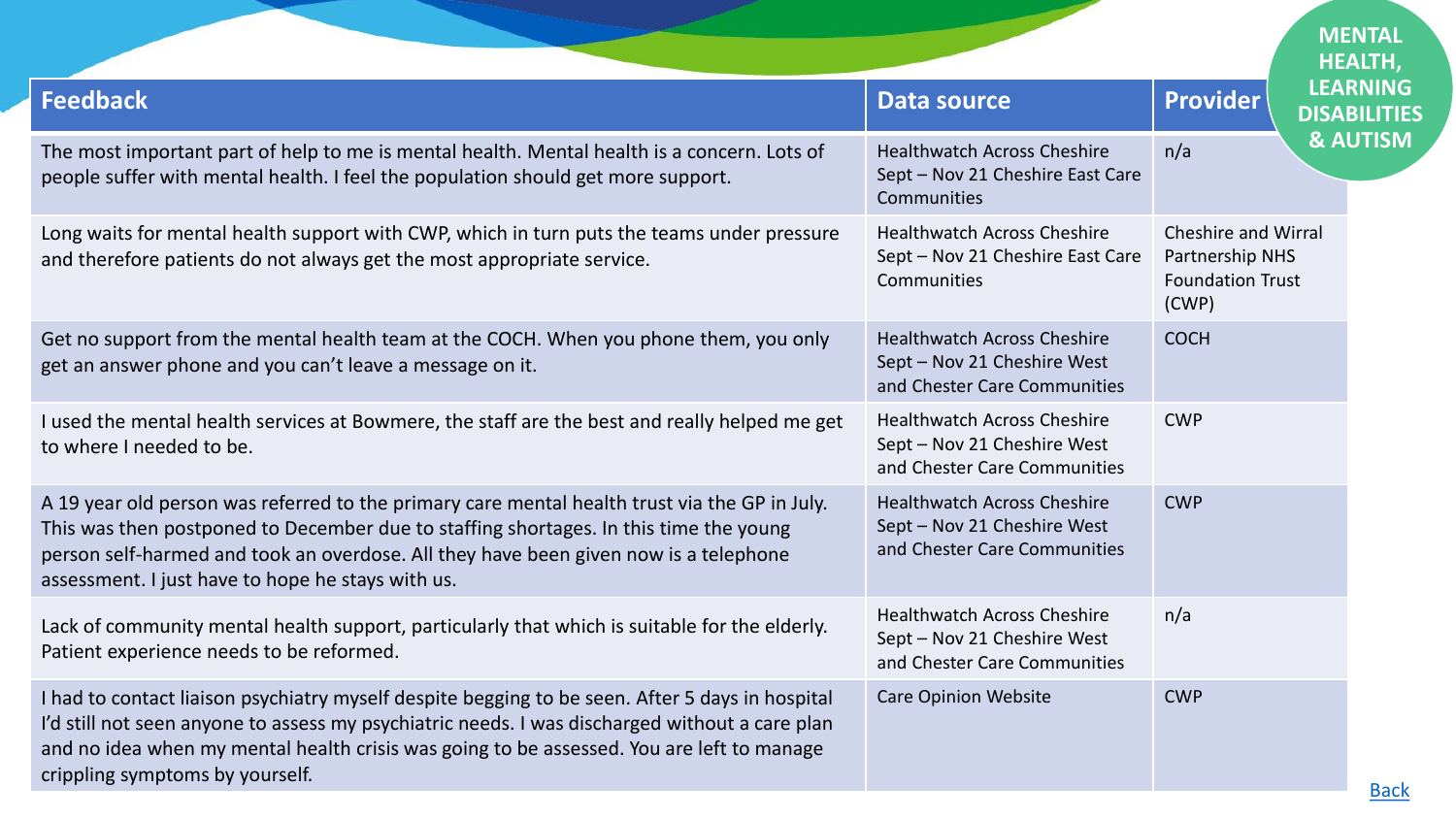|                                                                                                                                                                                                                                                                                                                                                                                                                                                                                                                                                                                                                                                                                                                                                                                                                                                                                                                                                                                                                                                                                                                                                                                                                                                                                                                                                                                                                                                                                                                                                                   |                                            |                 | <b>MENTAL</b><br><b>HEALTH,</b>        |
|-------------------------------------------------------------------------------------------------------------------------------------------------------------------------------------------------------------------------------------------------------------------------------------------------------------------------------------------------------------------------------------------------------------------------------------------------------------------------------------------------------------------------------------------------------------------------------------------------------------------------------------------------------------------------------------------------------------------------------------------------------------------------------------------------------------------------------------------------------------------------------------------------------------------------------------------------------------------------------------------------------------------------------------------------------------------------------------------------------------------------------------------------------------------------------------------------------------------------------------------------------------------------------------------------------------------------------------------------------------------------------------------------------------------------------------------------------------------------------------------------------------------------------------------------------------------|--------------------------------------------|-----------------|----------------------------------------|
| <b>Feedback</b>                                                                                                                                                                                                                                                                                                                                                                                                                                                                                                                                                                                                                                                                                                                                                                                                                                                                                                                                                                                                                                                                                                                                                                                                                                                                                                                                                                                                                                                                                                                                                   | <b>Data source</b>                         | <b>Provider</b> | <b>LEARNING</b><br><b>DISABILITIES</b> |
| During the reporting period, the CCG received 9 formal complaints in relation to service<br>provision:                                                                                                                                                                                                                                                                                                                                                                                                                                                                                                                                                                                                                                                                                                                                                                                                                                                                                                                                                                                                                                                                                                                                                                                                                                                                                                                                                                                                                                                            | <b>CCG Patient Experience Team</b><br>Data | <b>CWP</b>      | <b>&amp; AUTISM</b>                    |
| Concern regarding waiting times for the Child and Adolescent Mental Health Service<br>$\bullet$<br>(CAMHS).<br>Complaint regarding lithium toxicity while an in-patient at the Trust.<br>Concern that patient was not in receipt of community mental health support. The Trust<br>$\bullet$<br>has provided assurance that the patient is being supported and in receipt of a care<br>package.<br>Concern regarding adult ADHD waiting times. Response provided by CCG that additional<br>recurrent and non-recurrent investment into the commissioned service has been<br>provided.<br>Complaint raised that a patient was not provided with appropriate treatment in that they<br>$\bullet$<br>received a change in medication, rather than in-patient care.<br>Complaint from patient that the Trust is refusing to change the medication.<br>$\bullet$<br>Complaint regarding adult ADHD service and access to medication. Response provided<br>that the GP is able to make a referral to the ADHD service to enable a medication review<br>to take place.<br>Complaint regarding access to an adolescent autism assessment. CCG commissioners<br>$\bullet$<br>engaged with provider to ensure CAMHS are supporting the patient.<br>Complaint regarding access to an adolescent ADHD assessment. CCG Designated SEND<br>$\bullet$<br>Officer has coordinated arrangements to ensure patient has access to an assessment,<br>together with support from local authority Special Educational Needs and Disabilities<br>Information Advice and Support Services. |                                            |                 |                                        |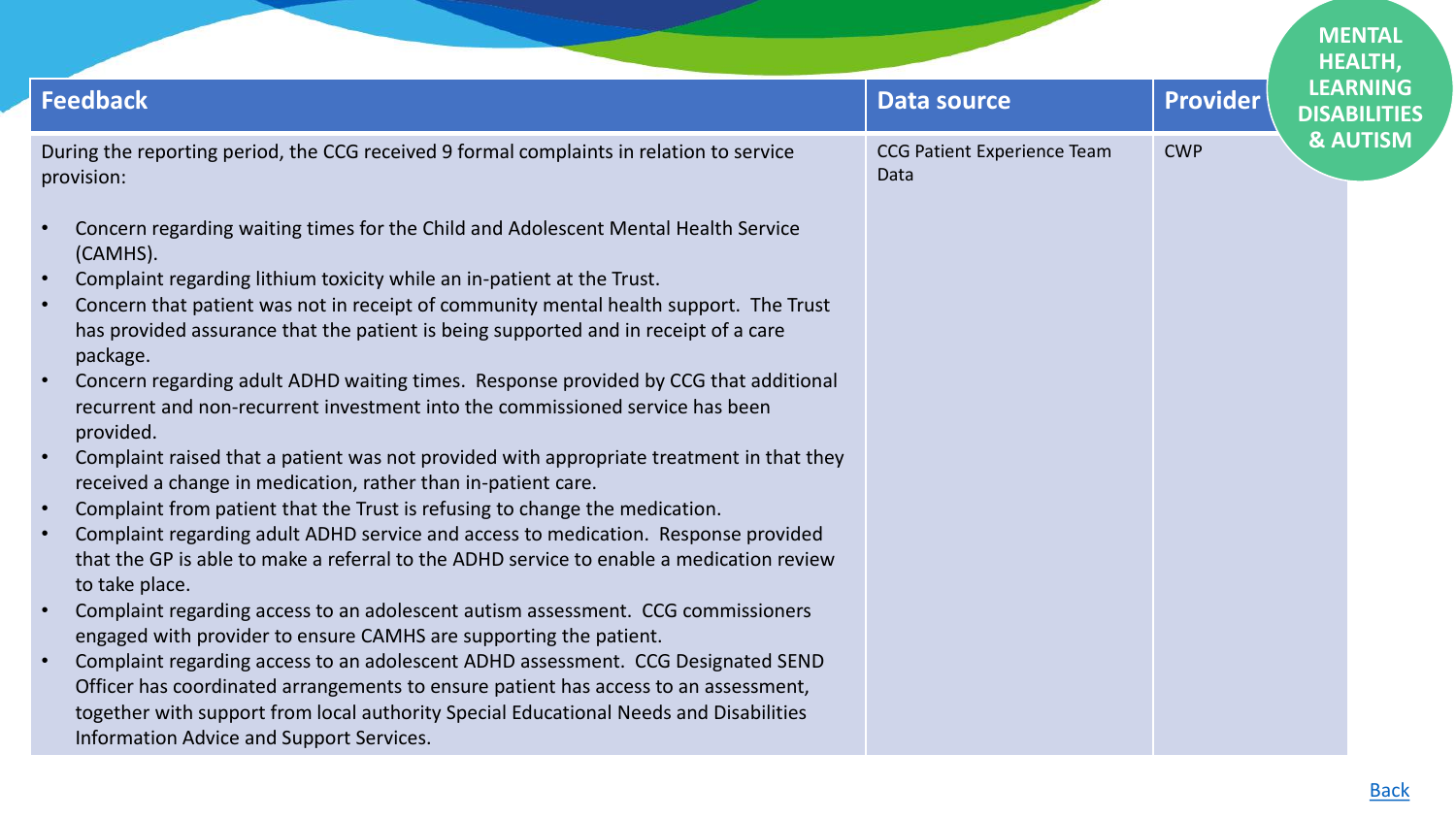<span id="page-29-0"></span>

| <b>Feedback</b>                                                                                                                                                                                                                                          | Data source                                                                 | Provider  | <b>LIVING WELL</b> |
|----------------------------------------------------------------------------------------------------------------------------------------------------------------------------------------------------------------------------------------------------------|-----------------------------------------------------------------------------|-----------|--------------------|
| Mum has been there a few years now. She settled well and the staff are lovely. It<br>was difficult during covid but we got her an iPad so we could speak a lot. The staff<br>have been great and don't get paid enough.                                  | Healthwatch Across Cheshire Sept - Nov<br>21 Cheshire East Care Communities | Care Home | <b>FOR LONGER</b>  |
| Daughter pleased with care, and her mother is happy with the home and the care<br>received.                                                                                                                                                              | Healthwatch Across Cheshire Sept - Nov<br>21 Cheshire East Care Communities | Care Home |                    |
| I have just visited my mother at the care home, it has been difficult as her<br>dementia worsens especially during covid. I know she is well looked after and feels<br>safe. The covid safety precautions are still in place but totally understandable. | Healthwatch Across Cheshire Sept - Nov<br>21 Cheshire East Care Communities | Care Home |                    |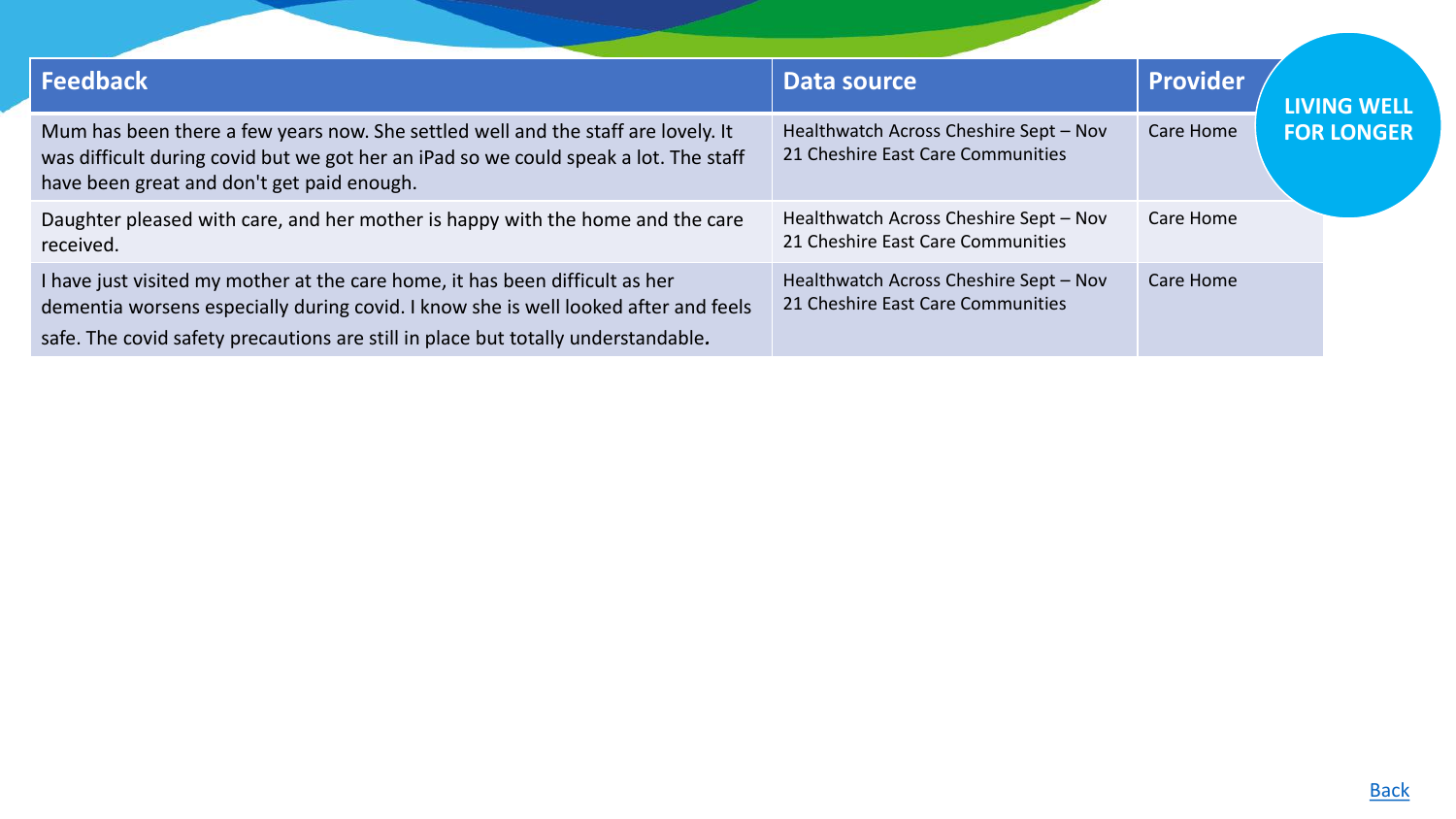| <b>Feedback</b>                                                                                                                                                                                                                                                                                                                                                               | <b>Data source</b>                                                                                | <b>Provide</b><br><b>URGENT</b>                                              |
|-------------------------------------------------------------------------------------------------------------------------------------------------------------------------------------------------------------------------------------------------------------------------------------------------------------------------------------------------------------------------------|---------------------------------------------------------------------------------------------------|------------------------------------------------------------------------------|
| My husband collapsed in August, he was being sick and was unconscious. It took 40 minutes for<br>the ambulance to come which was far too long. When the paramedics got there, they were<br>telling us both off saying he mustn't have been taking his medication, it took them 20 minutes<br>before they started to listen to me. He was actually having a brain haemorrhage. | <b>Healthwatch Across Cheshire</b><br>Sept - Nov 21 Cheshire East<br><b>Care Communities</b>      | <b>CARE</b><br>North West<br>Ambulance<br><b>Service NHS</b><br>Trust (NWAS) |
| I am a staff member from A&E and we are seeing all the people who can't get an appointment to<br>see their GP, it's ridiculous. Last week there were 68 people in A&E alone.                                                                                                                                                                                                  | <b>Healthwatch Across Cheshire</b><br>Sept - Nov 21 Cheshire East<br><b>Care Communities</b>      | <b>ECT</b>                                                                   |
| I would rate my experience as 5/5 at Macclesfield Hospital, it was great. During the summer I<br>was in A&E and they looked after me very well by checking everything and not discharging me<br>until I was fully better.                                                                                                                                                     | <b>Healthwatch Across Cheshire</b><br>Sept - Nov 21 Cheshire East<br><b>Care Communities</b>      | <b>ECT</b>                                                                   |
| The community believes that A&E can be a legitimate use of resources if they can't get a GP<br>appointment.                                                                                                                                                                                                                                                                   | Pathways - feedback from<br>Eastern European Champions                                            | n/a                                                                          |
| I had a fall and badly hurt my leg; I got a taxi to the hospital as I felt it didn't need an ambulance<br>but that I needed A+E. I know about 111 but felt I needed to go to A+E. The hospital was brilliant<br>they saw me straight away and x-rayed me I did have to wait for 4 hours but felt it was worth it                                                              | <b>Healthwatch Across Cheshire</b><br>Sept - Nov 21 Cheshire West<br>and Chester Care Communities | <b>COCH</b>                                                                  |
| I had to wait three hours for triage and six hours in total in the A&E department. I saw shocking<br>scenes. There were no wheelchairs anywhere near the A&E unit to help people get into and<br>around the unit.                                                                                                                                                             | <b>Healthwatch Across Cheshire</b><br>Sept - Nov 21 Cheshire West<br>and Chester Care Communities | <b>COCH</b>                                                                  |
| My brother went to an urgent care centre; he had hurt his wrist playing football. Absolutely<br>outstanding treatment, seen and diagnosed with a fracture within half an hour.                                                                                                                                                                                                | <b>Healthwatch Across Cheshire</b><br>Sept - Nov 21 Cheshire West<br>and Chester Care Communities | n/a                                                                          |
| I was taken into A&E urgently on Monday feeling very poorly with a suspected stroke. I cannot<br>speak highly enough about the care I experienced from staff both there and later on the stroke<br>ward. I could not have asked for better treatment.                                                                                                                         | <b>Care Opinion Website</b>                                                                       | <b>COCH</b>                                                                  |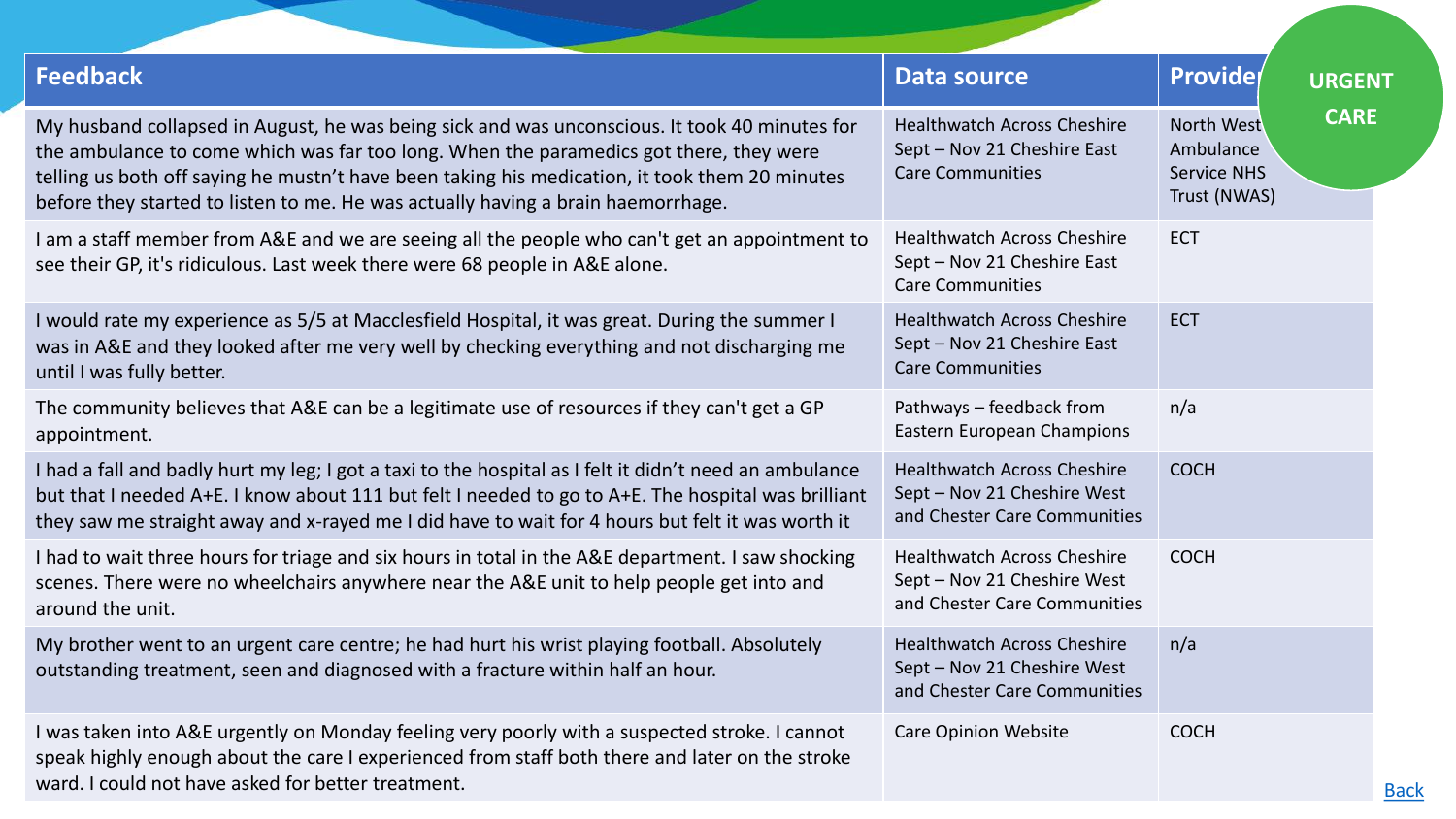| <b>Feedback</b>                                                                                                                                                                                                                                                                                             | Data source                                | <b>Provide</b> | <b>URGENT</b> |
|-------------------------------------------------------------------------------------------------------------------------------------------------------------------------------------------------------------------------------------------------------------------------------------------------------------|--------------------------------------------|----------------|---------------|
| One concern has been received in relation to the lengthy wait (90 minutes) for a patient call to<br>NHS 111, to be picked up. The patient couldn't wait any longer and terminated the call.                                                                                                                 | <b>CCG Patient Experience Team</b><br>Data | <b>NWAS</b>    | <b>CARE</b>   |
| A further concern was received from a patient who felt their clinical condition had not been<br>assessed and addressed correctly and resulted in a visit to their GP several days later. A review<br>was carried out and concluded that the call handler had completed the assessment pathway<br>correctly. | <b>CCG Patient Experience Team</b><br>Data | <b>NWAS</b>    |               |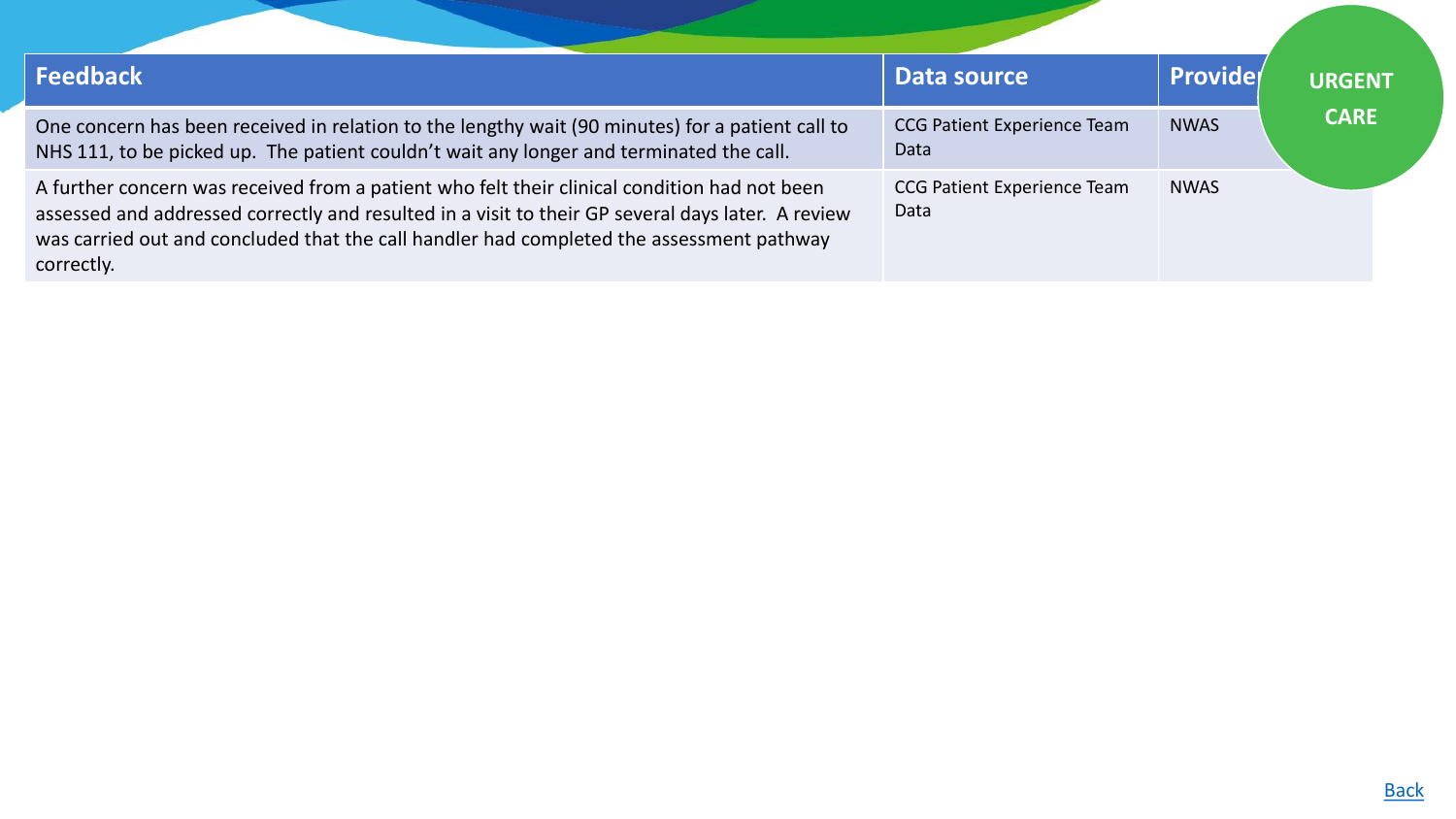<span id="page-32-0"></span>

|                                                                                                                                                                                                                                                                                                                                                                                                                                                                                                                                                      |                                                               |                 | <b>COMMS</b>                     |
|------------------------------------------------------------------------------------------------------------------------------------------------------------------------------------------------------------------------------------------------------------------------------------------------------------------------------------------------------------------------------------------------------------------------------------------------------------------------------------------------------------------------------------------------------|---------------------------------------------------------------|-----------------|----------------------------------|
| <b>Feedback</b>                                                                                                                                                                                                                                                                                                                                                                                                                                                                                                                                      | <b>Data source</b>                                            | <b>Provider</b> | $\mathbf{g}$<br><b>ENGAGEMEN</b> |
| It isn't enough to just provide the message to our community, there needs to be<br>explanation & rationale behind what you want people to take note of.                                                                                                                                                                                                                                                                                                                                                                                              | Pathways - feedback from Eastern<br><b>European Champions</b> | n/a             |                                  |
| Clinical or professional voices or members of the community are the most trusted to<br>deliver messages.                                                                                                                                                                                                                                                                                                                                                                                                                                             | Pathways - feedback from Eastern<br><b>European Champions</b> | n/a             |                                  |
| There is a strongly held belief that antibiotics should be used for all ailments such as<br>coughs or colds. Will buy from Poland and stockpile to self medicate. The community<br>perhaps need further education on the best use of antibiotics from a trusted voice.                                                                                                                                                                                                                                                                               | Pathways - feedback from Eastern<br><b>European Champions</b> | n/a             |                                  |
| Concern raised that the Trust telephone system was very time consuming and<br>experienced difficulties in being connected to the correct department. The Trust<br>responded that the 'virtual operator' system provides the caller with the option to state<br>which department they require, or the caller can be put straight through to the operator.<br>The Trust confirmed that they had not implemented the virtual operator in an attempt to<br>reduce costs, but to ensure that they could offer help to all callers in an efficient manner. | CCG Patient Experience Team Data                              | <b>MCHFT</b>    |                                  |